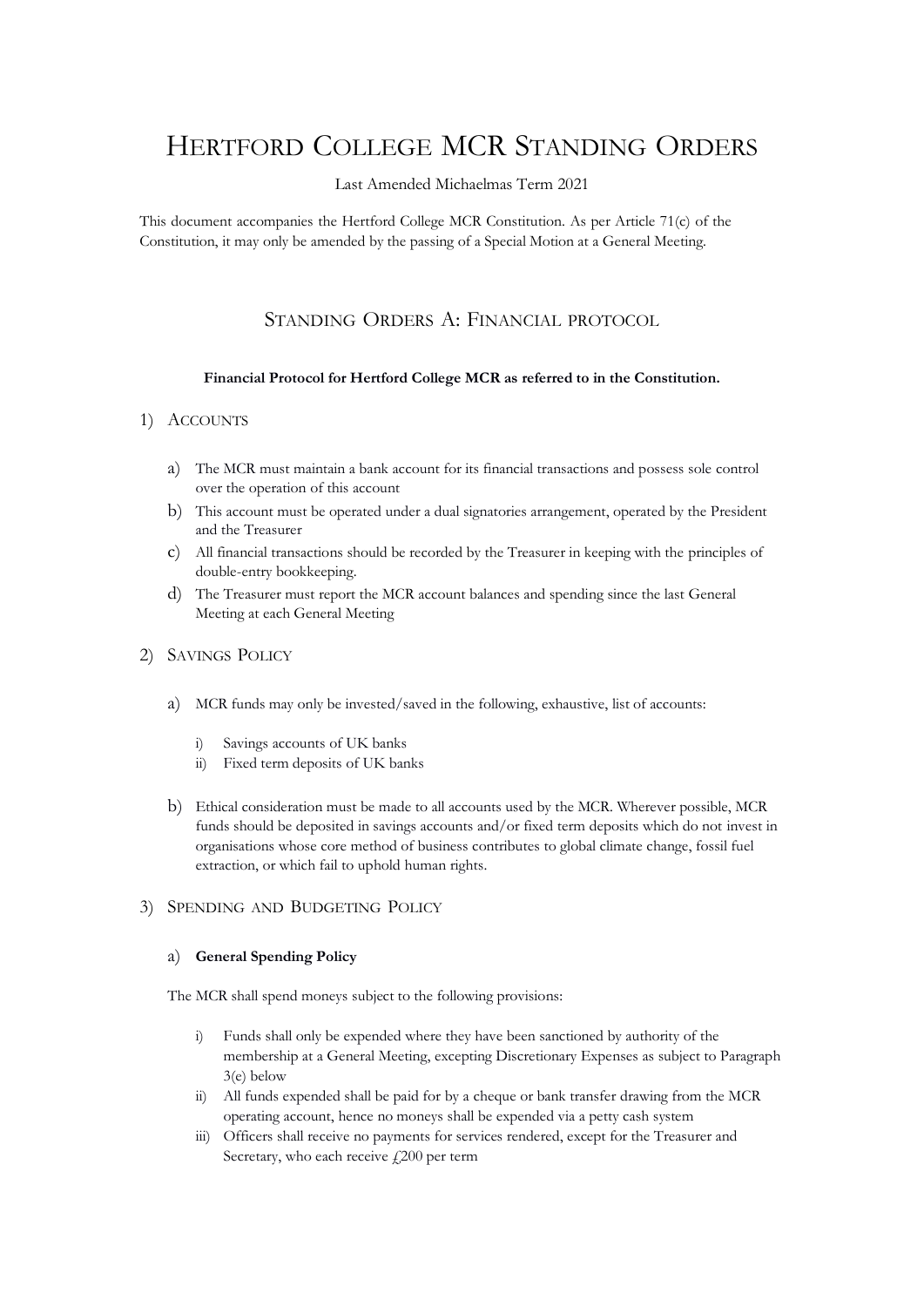#### b) **Yearly Planning**

- i) Prior to the start of the academic year, the Treasurer shall quote the Annual Budget; this is comprised of the allocation of money from the Bursary to the MCR, plus fees taken from Associate Members, as the amount that the MCR can afford for current expenditure.
- From this Annual Budget, the Treasurer should propose expenditure upper bounds for the year as a whole and a breakdown into Freshers' Week, Michaelmas term, Hilary term, Trinity term and the Summer Vacation.
- iii) If less than the allowed amount is spent in one term, the Treasurer may raise the upper bounds for subsequent terms of the same academic year accordingly
- iv) At the first General Meeting of the academic year, this Annual Budget must be presented alongside balances of the MCR bank account(s) and the aforementioned latest yearly allocation from the Bursary.

#### c) **Termly Planning**

i) Prior to each term, the Committee shall create the term card of events for that coming term. The Treasurer shall then create a Termly Budget which provides a maximum financial allocation to each event, not exceeding the upper bounds as laid out in Paragraph 3(b)(ii) above

*Note 1*: If an event is cancelled, it may be replaced by an event costing the same or less, not necessarily on the same day. Event replacements must be approved by a Group 1 officer.

*Note 2*: Events should be budgeted for their projected net cost (expenditure minus income), with conservative estimates for income

- ii) All foreseen expenses for that term should be tallied by the Treasurer.
- iii) This Termly Budget shall be presented as a motion to the first General Meeting of any given term, for scrutiny by members
- iv) If a proposed Termly Budget fails to pass at a General Meeting, an Extraordinary General Meeting shall be called no more than one week from that date in which the Treasurer shall present an amended Termly Budget, highlighting how concerns raised in the previous General Meeting have been addressed
- v) Expenses should be reported to the Treasurer as soon as possible after purchases have been made. The Treasurer should throughout the term keep a real-time log of what has been spent, from which part of the budget these expenditures came, and how much is left in each part of the budget.
- vi) Expenses should be reported with accompanying receipt copies to the Treasurer. These expense reports should contain a detailed breakdown of expenses made (e.g. " $f250$  wine and cheese for wine and cheese night" is not sufficient, however " $f_s$ 80 cheese,  $f_s$ 170 wine for wine and cheese night on 11 October 2021" is sufficient)

#### d) **Miscellaneous Budget**

- i) On a termly basis, the Treasurer shall decide upon a maximum Miscellaneous Budget.
- ii) This Miscellaneous Budget shall form a subset of the Termly Budget and is therefore subject to approval at the first General Meeting of every term.
- iii) The aim of the Miscellaneous Budget is to account for expenses that may occur during the course of a term, yet which have not been otherwise foreseen and accounted for in the Termly Budget.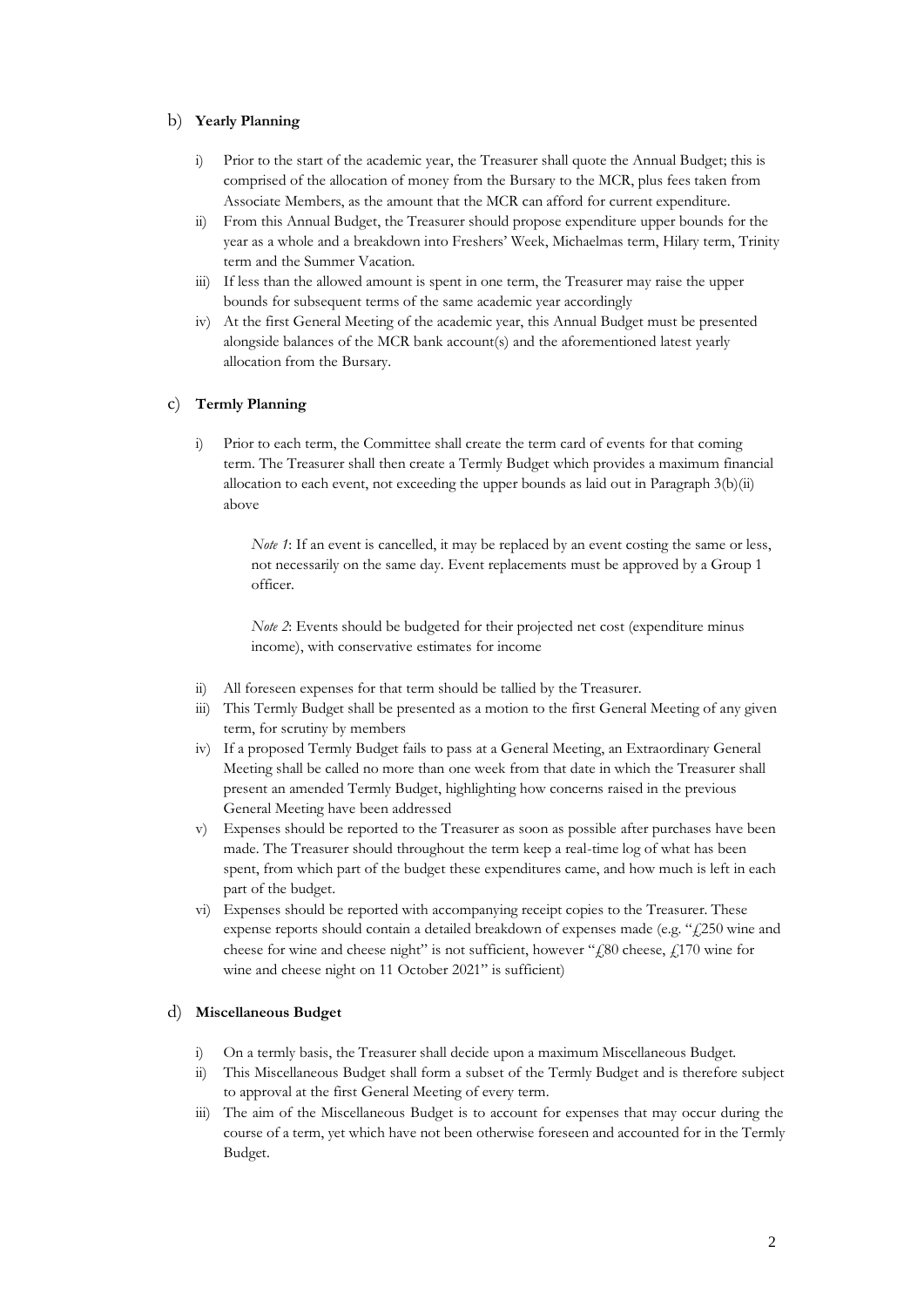- iv) Funds from the Miscellaneous Budget may be used by any Committee Officer, subject to discussion with and approval by the Treasurer, and where the total of these expenses in any given term does not exceed the limit set out in the respective Termly Budget.
- v) The Treasurer shall keep a record of all purchases made under the Miscellaneous Budget; this record shall be available for viewing upon request by any member of the MCR

#### e) **Discretionary Expenses**

- i) Discretionary Expenses, surplus to those detailed in the Termly Budget, may be voted for at a Committee Meeting at which all three Group One Officers are present.
- ii) These Discretionary Expenses may not exceed  $f200$  in any single purchase.
- iii) These Discretionary Expenses may not exceed a total of  $\ddot{\rm f}$  500 in any given term.
- iv) The Treasurer retains the right of veto over Discretionary Expenses, limited to cases where the MCR does not have the necessary funds to support them.
- v) Any Discretionary Expenses made shall be reported by the Treasurer to the MCR at the next General Meeting.
- vi) The Treasurer shall keep a record of all purchases made under Discretionary Expenses; this record shall be available for viewing upon request by any member of the MCR.

#### f) **General Expenses**

- i) General Expenses may be voted on by the Members present at a General Meeting
- ii) These General Expenses are extraneous to those outlined in the Termly Budget, and must be submitted as a motion by an MCR Member
- iii) This motion must include a full breakdown of the proposed expense, alongside the reasoning behind the motion.
- iv) If the Treasurer is unable to attend the relevant General Meeting to which this motion has been submitted, then they shall be given the option to comment on the motion by submitting a written statement to the Chair prior to the General Meeting
- v) The Treasurer retains the right of veto over General Expenses, limited to cases where the MCR does not have the necessary funds to support them
- vi) Any proposal for the spending of General Expenses must be voted for in accordance with the Constitution, Article 71(d).

## 4) SUBSIDISATION POLICY

#### a) **Events**

- i) Per event no more than  $f(25)$  per person may be allocated as a subsidy
- ii) MCR members (whether committee or non-committee members) who work behind the bar at MCR events are eligible to receive a 50% discount on the price of the ticket to that event, up to a maximum of  $\ell$ 25 per person per event as per Paragraph 4(a)(i) above. This discount shall be accounted for in the money allocated to that event by the Termly Budget.
- iii) The sum of the discounts granted under Paragraph  $4(a)(ii)$  may not exceed  $\angle 250$  in any given term.
- iv) MCR members who are not already members of the Committee must receive permission to work behind the bar from the Bar Managers before becoming eligible for this discount.
- v) At the discretion of the Treasurer, up to five MCR members, who play a vital role in the organisation and/or running of an event may receive a fully subsidised ticket to that event. These members shall not also be subject to Paragraph 4(a)(ii). This subsidisation shall be accounted for in the money allocated to that event by the Termly Budget.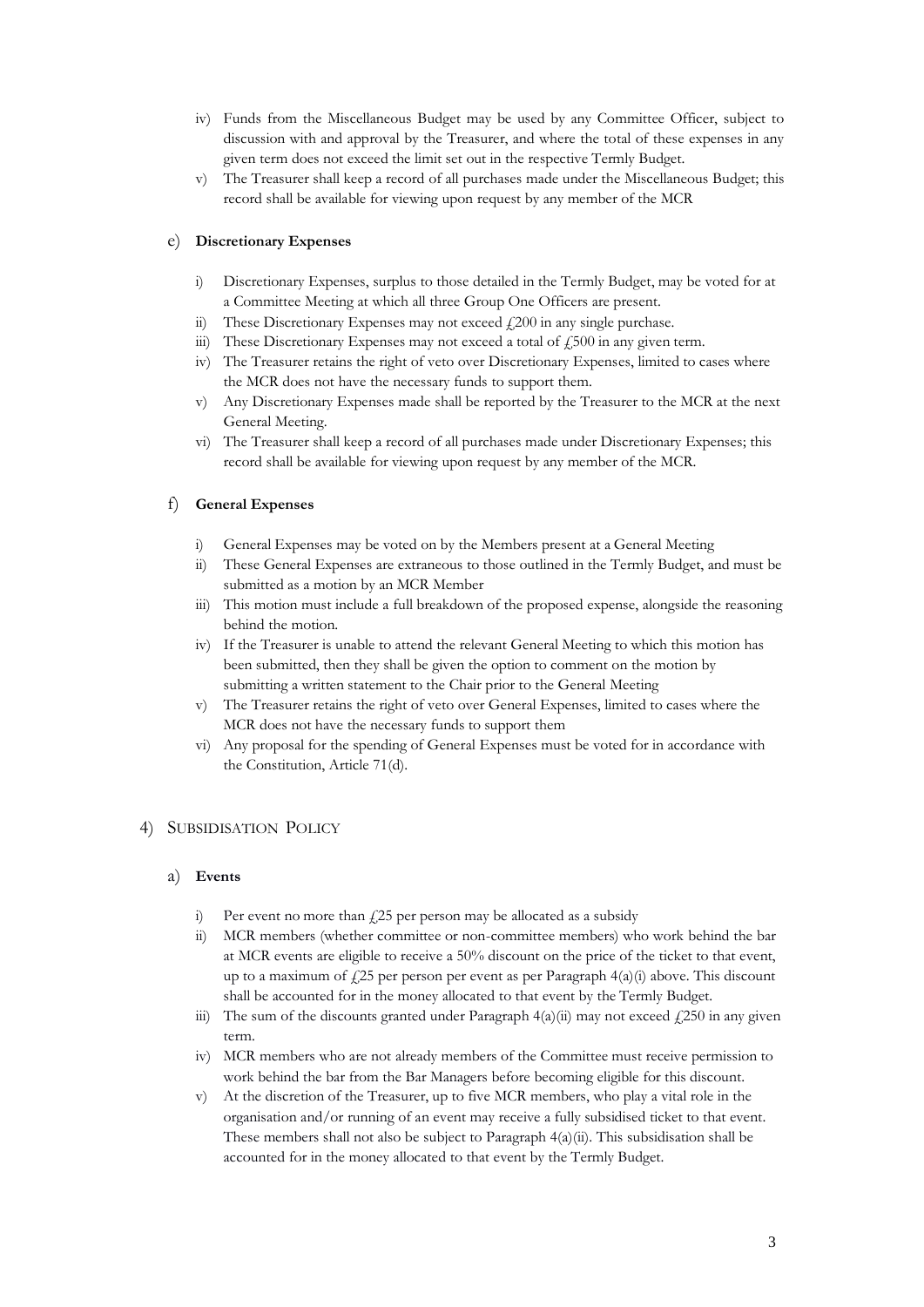#### b) **Other**

The following goods and services offered by the MCR may be fully subsidised for members:

- i) Food and drink that the committee sees fit to provide for the MCR tearoom
- ii) Supplies that the committee sees fit to provide for the MCR computer room
- iii) TV licenses for communal televisions operating in MCR common rooms;
- iv) Referee fees and ground hire charges for MCR sporting teams up to a maximum of  $\dot{\gamma}$  1,500 per academic year
- v) Taxi trips taken by members in accordance with the rules governing use of the MCR Taxi Service

#### 5) FINANCIAL LEVIES

#### a) **Charities Levy**

- i) The MCR shall levy each member  $\hat{L}$  per term as a contribution towards its charities fund,
- ii) This levy shall be charged via Battels, or via bank transfer in the case of Associate Members
- iii) Members may choose to opt out of this levy by informing the President and Treasurer before the end of 1st week of any given term
- iv) Members who opt out of this levy at any point during an Academic Year forfeit the right to vote on the use of the charities fund.
- v) Charitable donations from this may be suggested at any point of the year.
- vi) Money collected via the Charities Levy may only be donated to UK Registered Charities.

Money collected by the Charities Levy shall be approved at the final General Meeting of the academic year, in accordance with the following points:

- vii) The Treasurer shall advise on the amount available for the MCR to donate; this amount comprising of the sum of the funds accumulated under the Charities Levy
- viii) Members shall submit suggested Charities to the CCE Representative during the making of the General Meeting agenda. The CCE Representative shall confirm as to whether they are UK Registered Charities.
- ix) At the General Meeting, there shall first be a vote as to whether each suggested Charity should be donated to.
- x) Approved Charities are then allocated amounts via a weighted average vote, whereby members present at the General Meeting shall express via secret ballot how much they believe should go to each charity.
- xi) These votes are pooled and averaged to determine the donation amounts.

#### b) **Coffee Levy**

- i) The MCR shall levy a charge of  $f$ 2 per term, battelled to each Full Member and added onto the cost of Associate Membership.
- ii) This money shall be used to provide beans for the MCR coffee machine, and for any equipment required to clean and maintain this machine.
- iii) Any money remaining from this charge at the end of term, up to a maximum of  $\text{\textsterling}100$  per year, shall be saved towards any repairs to this machine that may become necessary, and towards the eventual purchase of a replacement coffee machine subsequent to approval of that purchase at a General Meeting.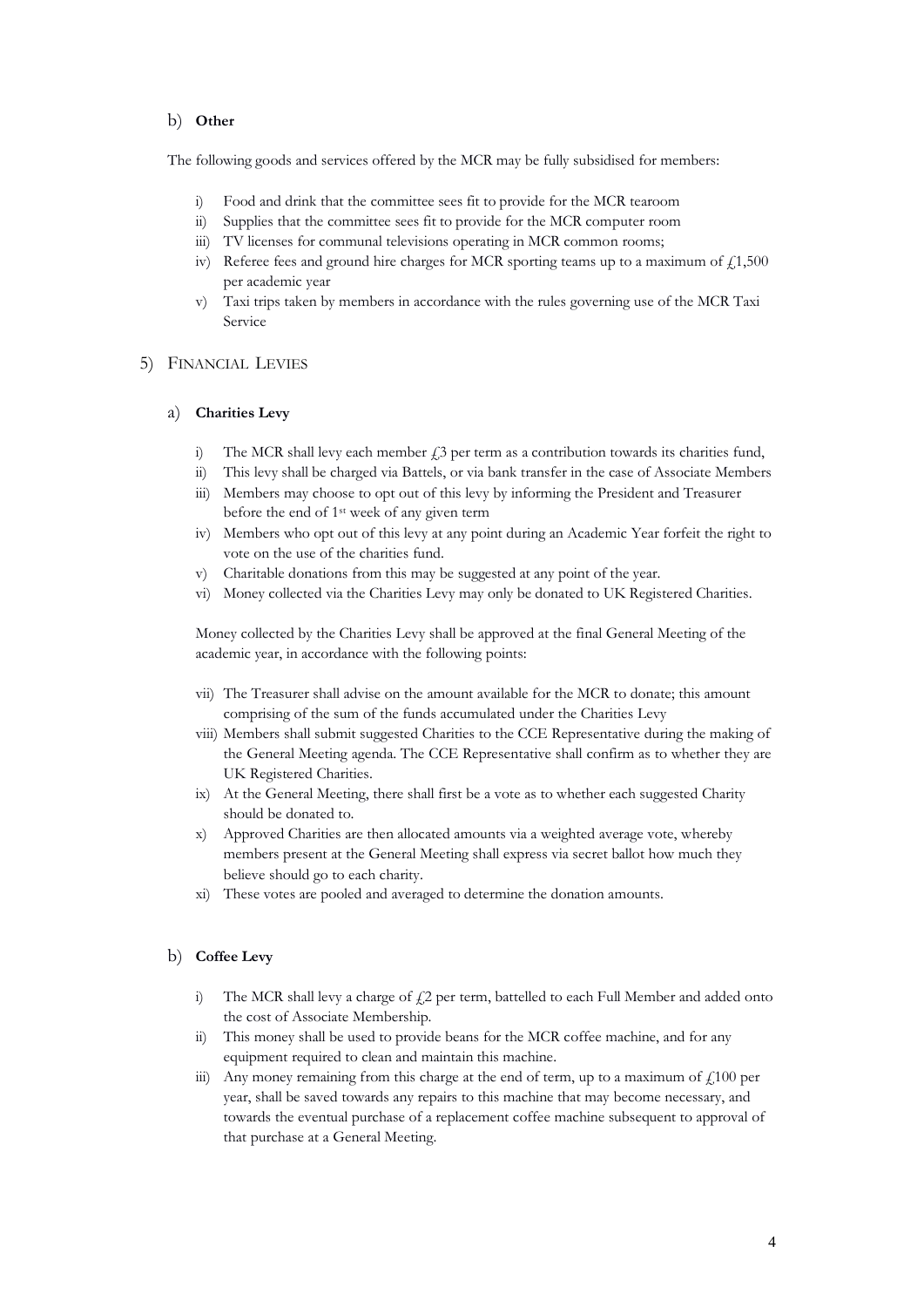- iv) Any funds accumulated under this levy above  $f_1100$  per year shall be added to those funds made available to the Committee for the purchase of other refreshments, available to all MCR members under Paragraph 4(b)(i) above
- v) This levy shall include an opt-out for those members who do not wish to take part; the MCR Treasurer shall, at the start of every term, notify all members of their right to opt out of this levy, setting a date at least one week following this notice by which members must opt-out should they so wish. Associate Members will be informed of their right to opt out of this levy upon their successful application.
- vi) Members who have opted out will not be charged and will forfeit their right to use the MCR coffee machine.

# **c) Iffley Gym Levy**

- i) The MCR shall levy an annual charge of  $f<sub>z</sub>$ ,  $g(f<sub>z</sub>)$  per term)
- ii) This levy shall be charged via Battels to each Full Member
- iii) Associate members cannot opt in this scheme and are not charged the levy
- iv) Members may choose to opt out of this levy by informing the President and Treasurer before the end of 1st week of Michaelmas Term
- v) Members who opt out of this levy forfeit the right to the use of the Iffley Sports Gym

# 6) CHARITABLE DONATIONS

- a) The MCR may run events to promote and/or collect donations to charities and causes, in addition to those donations which are organised by the Charities Levy
- b) The CCE Representative shall encourage the members to put forward ideas for such events
- c) Donations from these events shall comprise of individual donations by members, and not the use of the MCR finances
- d) The sum of the donations from each event shall be pooled and donated to the relevant charity or cause by the MCR

# 7) REPAIRS

Should the MCR be able to afford it, expenses related to repairs of damage to MCR property may be mandated with consensus of all three Group 1 officers. These expenses are exempt from General Meeting or Committee Meeting approval and instead must be sanctioned through the maintenance team of the college. Any expenses made in this fashion shall be reported at the next General Meeting.

## 8) CAPITAL EXPENDITURE

Money saved by the MCR may be spent on improvements to MCR property or on purchases of Fixtures to be stationed in MCR property. Notwithstanding Paragraph 7, Capital Expenditure is to be approved at a General Meeting.

## 9) AUDIT

All MCR accounts must be resolved by the end of the College financial year (July 31).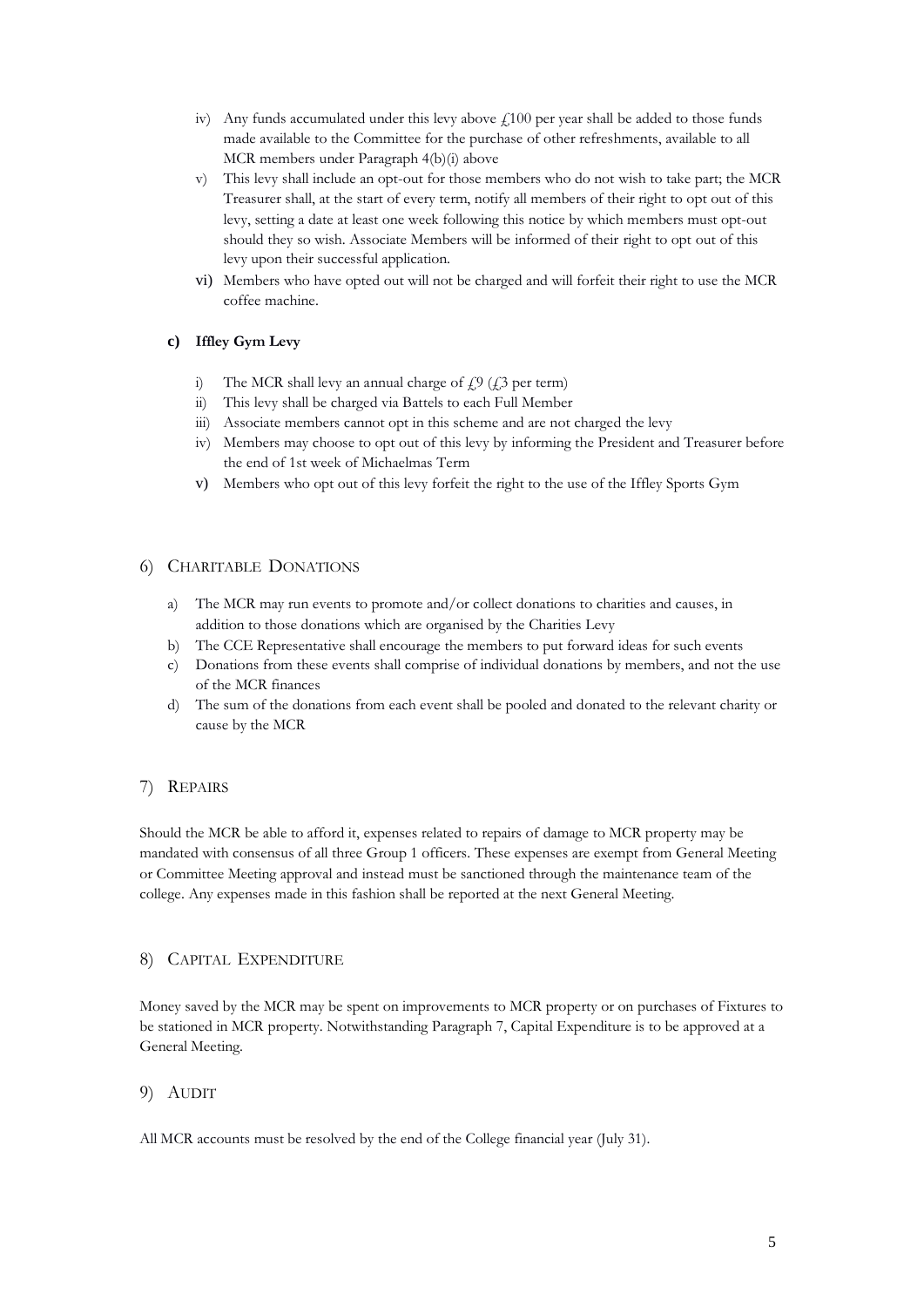# Standing Orders B: Committee Duties, Responsibilities and Reparations

The following is a non-exhaustive list of the duties of the current Committee Officers.

All Committee Officers have an obligation to attend Committee meetings and General Meetings, unless their absence is wholly unavoidable.

#### GROUP ONE OFFICERS

#### PRESIDENT

## **The President is responsible for the general organisation and smooth running of the MCR. They serve as the MCR's representative in the College and University, and are responsible for the coordination of the rest of the committee**

#### General duties include:

- To convene and chair General Meetings:
- To convene and chair Committee meetings;
- To represent the MCR within the College and the University;
- To maintain the daily smooth running of the MCR;
- To ensure that Committee Officers are carrying out their duties as laid out in the Constitution;
- To coordinate with the rest of the Committee to facilitate the organisation of a Fresher's Week
- To respond to any suggestions made by Members;
- To hold a copy of the key to the bar and storage facilities;
- To sit on various College committees. These may include, but are not limited to; Governing Body, Welfare Committee, Domus Committee, Joint Committee, and Academic Committee.

#### SECRETARY (VICE PRESIDENT)

#### **The Secretary is responsible for the general administration of the MCR and assumes the role of acting President in case of absence of the President.**

- To circulate to Committee Officers the agenda for a Committee Meeting;
- To take minutes of all Committee Meetings and General Meetings;
- To place notices of the minutes of Committee Meetings and General Meetings within 72 hours of the meeting;
- To maintain a file of the minutes and agendas of past Committee Meetings and General Meetings for reference by Members in the Octagon;
- To maintain a list of Members;
- To ensure a physical copy of the Constitution is available;
- To arrange the date and time of the MCR photograph in Trinity Term;
- To distribute keys for the MCR lockers;
- To substitute for the President when the President is absent.
- To sit on the College Joint Committee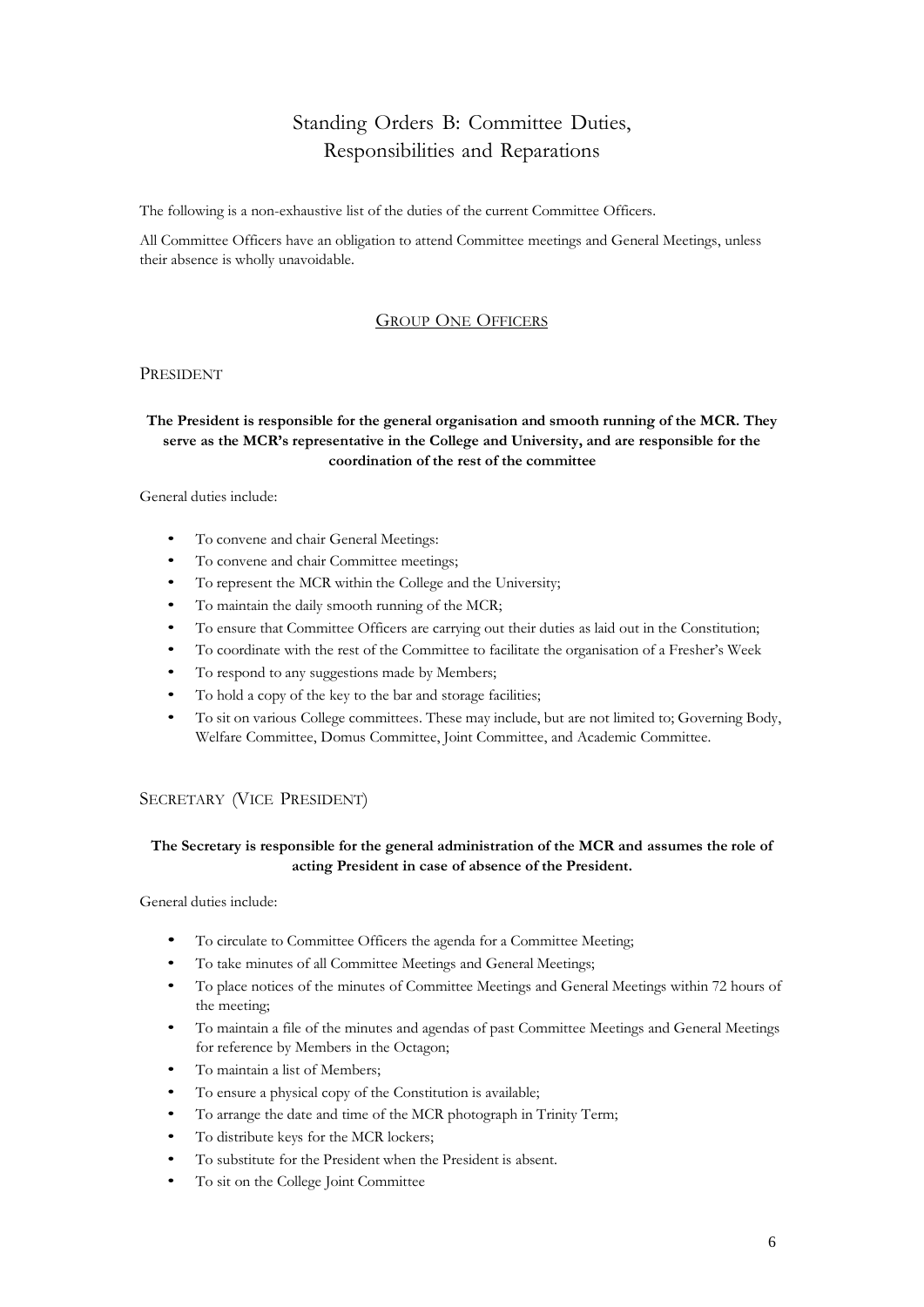# **TREASURER**

#### **The treasurer is responsible for the smooth and transparent financial operation of the MCR.**

General duties include:

- To take responsibility for the financial stability of the MCR;
- To ensure that all expenditures are reviewed and accounted for;
- To display a notice of accounts at the end of each term;
- To liaise with Committee Officers to ensure that allocated budgets are spent for their intended purposes and are not exceeded
- To ensure accurate recording of all purchases made by members;
- To renew magazine subscriptions;
- To orchestrate charitable giving by the MCR, in coordination with the CCE Rep;
- To collect payment from the Members of the MCR community who cannot be Batteled;
- To collect payment for and distribute MCR photographs;
- To liaise with the Bursar and finance committee;
- To provide advice to members about available College and university travel grants, hardship funds, etc.;
- To ensure that the MCR operates with transparency and with strong financial rigour.

# GROUP TWO OFFICERS

#### ACADEMIC AFFAIRS REPRESENTATIVE

## **The Academic Affairs representative is appointed to improve the academic experience of the members of the MCR.**

General duties include:

- To listen to, and consult with, the MCR on academic matters;
- To represent the MCR's interests on the Academic and Joint Committees in order to improve academic provision for Graduates;
- Where possible, to help support MCR members in any academic disputes between MCR members and College;
- To arrange events of an academic nature (such as talks and soirées) for MCR members;
- To inform the MCR about academic matters and scholarships where possible.

# WELFARE OFFICER

## **The welfare officer is responsible for ensuring that the MCR acts in the interests of the physical, mental and financial welfare of its members.**

- To offer Members support and advice relating to welfare;
- To raise overall awareness of welfare and equality issues in the MCR;
- To organise Welfare Teas
- To organise meetings pertaining to welfare issues for Members;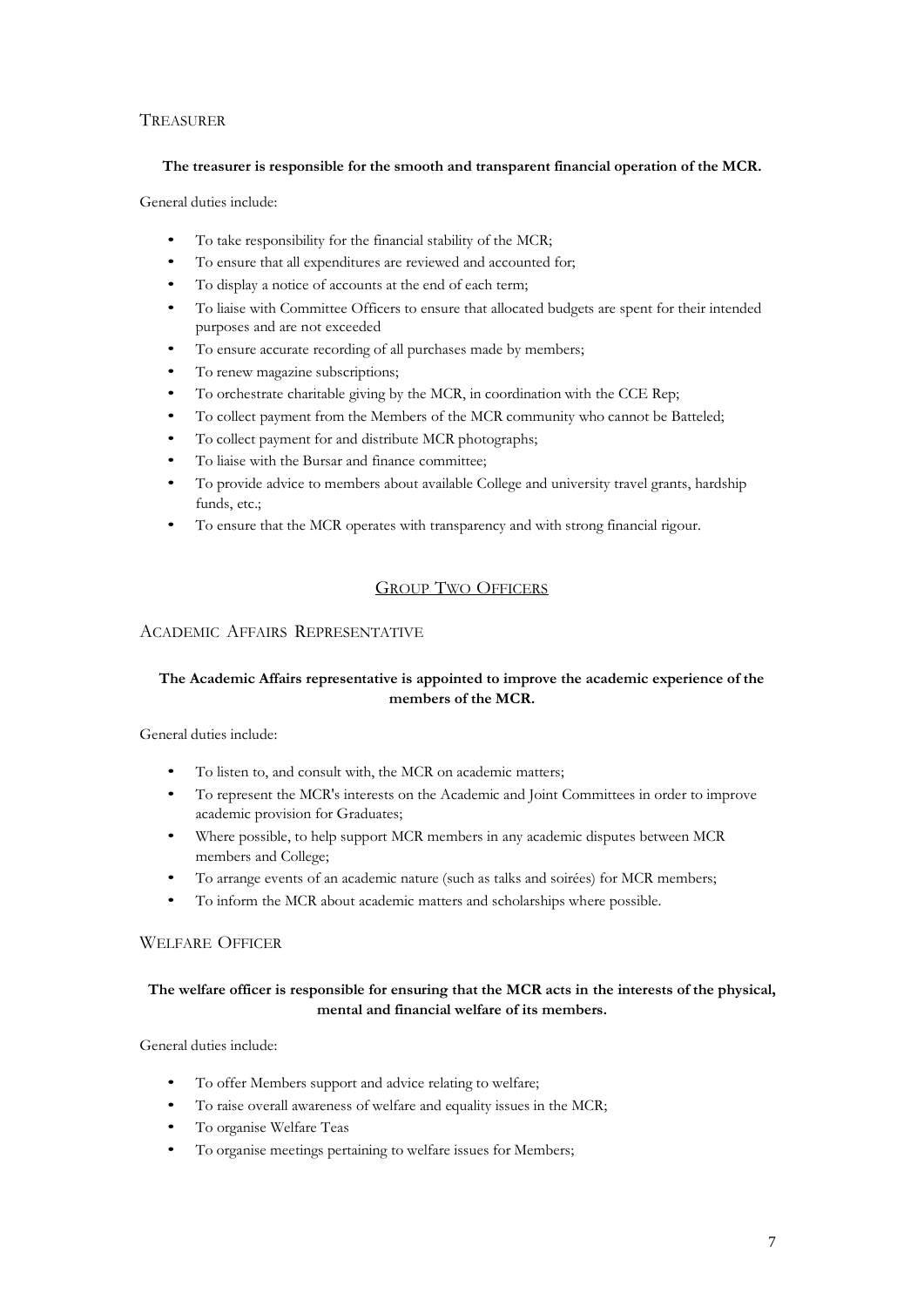- To work closely with the MCR Equalities Representative(s), MCR Queer and Women's Officer, and to liaisewith the Tutor for Women and the JCR Welfare Officers;
- To sit on the College Advisory Panel on harassment;
- To sit on the College Welfare Committee;
- To ensure that members are aware of the financial aid available to them, and to sit on the Student Aid Committee;
- To be aware of all welfare support systems available to students including, but not limited to, Peer Support Networks, College junior deans, Oxford Student Union support services.

# QUEER AND WOMEN'S OFFICER

## **The Queer and Women's Officer should work with the rest of the committee to ensure that the MCR acts inthe best interests of the physical and mental welfare of those MCR members who identify as female.**

General duties include:

- To offer members support and advice relating to welfare;
- To raise overall awareness of women's and equality issues in the MCR;
- To organize meetings pertaining to women's issues for members;
- To provide a social focus for MCR women;
- To work closely with the MCR Welfare Officer and MCR Equalities Representative(s), and to liaise with the Tutor for Women and the JCR Welfare Officers;
- To sit on the College Advisory Panel on harassment;
- To sit on the College Welfare Panel;
- To liaise with Oxford Student Union Women's Committee and advertise campaigns.

#### BAR MANAGERS

#### **The Bar Managers are responsible for the organisation and smooth running of the MCR bar.**

- To stock and maintain the bar;
- To respond to suggestions made by members concerning stock;
- To maintain an accounting system for recording purchases made from the bar by members;
- To, alongside the Social Secretary, supervise the recurrence of social events in the MCR;
- To submit terms accounts to the Treasurer by Wednesday of 8<sup>th</sup> Week;
- To liaise with the Treasurer regarding event budgets and the payment of orders;
- To liaise with the Social Secretary to provide drinks for MCR events and staff for the bar;
- To hold a copy of the key to the bar and storage facilities;
- To liaise with the Sommelier(s) regarding wine stocks and social events.
- To, alongside the Social Secretary, coordinate a team of social representatives non-committee members of the MCR who have volunteered to help out at social events.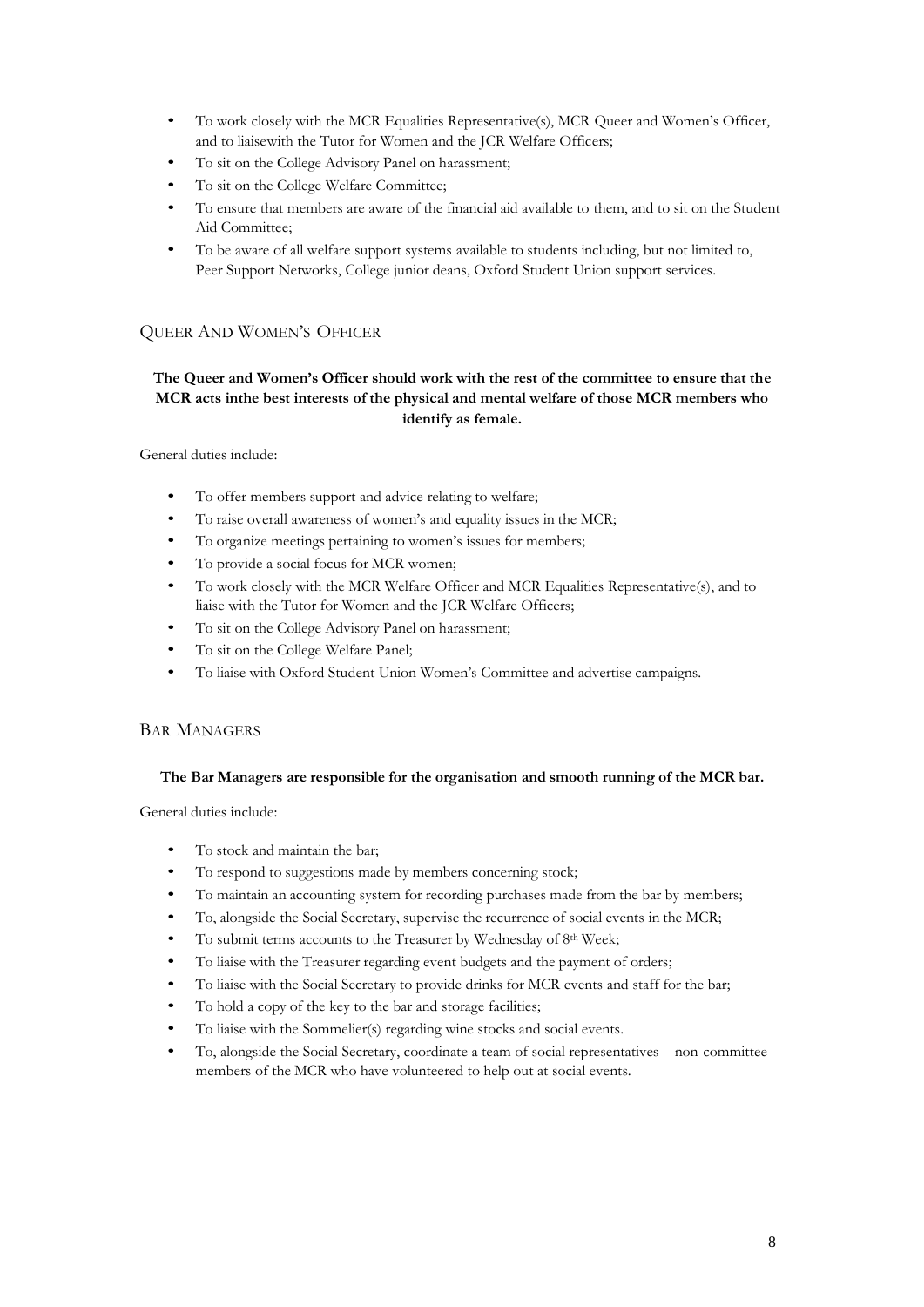## SOCIAL SECRETARY

#### **The Social Secretary is responsible for the organisation of MCR social events**

General duties include:

- To organise social events in the MCR;
- To, jointly with the Steward, plan the major termly MCR social events;
- To encourage Members to suggest ideas for events;
- To, alongside the Bar Manager(s), supervise the recurrence of social evenings in the MCR;
- To maintain active contact with the Social Secretary's counterparts in other colleges in order to include their members in some social events;
- To liaise with the Bar Manager(s) for supplying drinks for MCR social events;
- To hold a copy of the key to the bar and storage facilities;
- To arrange for a clean up after social events;
- To, alongside the Bar Manager(s), coordinate a team of social representatives non-committee members of the MCR who have volunteered to help out at social events.

#### **STEWARD**

#### **The Steward is responsible for the organisation of internal and external dinners of the MCR.**

General duties include:

- To organise dinners;
- To choose menus in consultation with the catering manager where necessary for all formal social events, including but not limited to; exchange dinners, guest dinners and receptions of a formal nature;
- To solicit suggestions for, arrange, and promote joint MCR/SCR events in the MCR and in other venues in which MCR and SCR members may interact;
- To hold a copy of the key to the bar and storage facilities;
- To, jointly with the Social Secretary, plan the major termly MCR social events;
- To liaise with the Sommelier for supplying drinks for formal MCR events.

## FOOD AND HOUSING OFFICER

# **The food and housing officer responsible for all issues with regards to housing and catering of the MCR.**

- To liaise with the catering manager on a regular basis;
- To encourage members to make suggestions concerning food and act on such suggestions;
- To undertake an annual food survey and discuss results with catering manager;
- To maintain the tea-room with tea, coffee, hot chocolate and sugar facilities including provision of mugs;
- To co-ordinate the housing ballot each year, ensuring that all who are eligible and wish to live in College accommodation have been contacted and are included on the list in Hilary Term;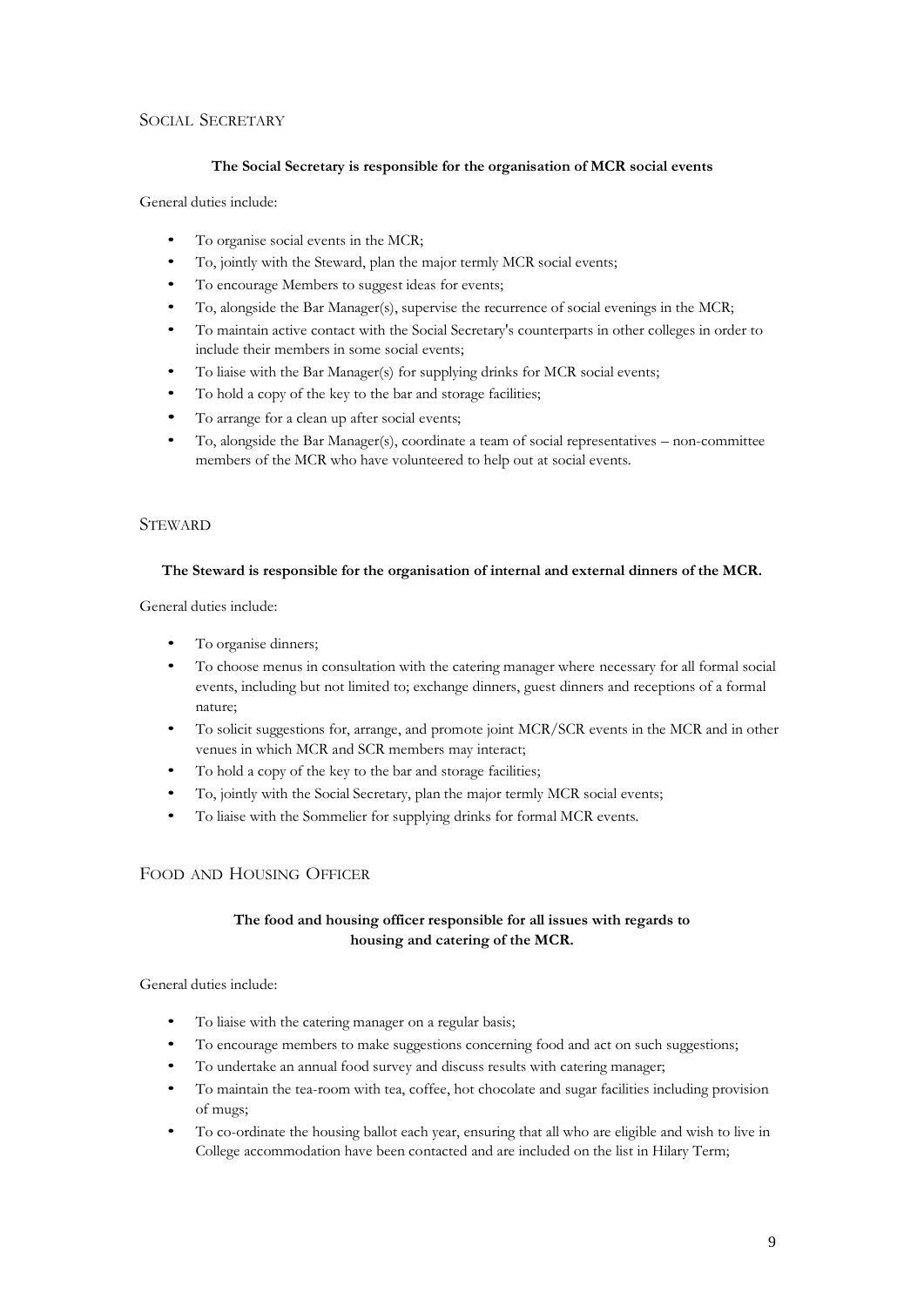- To maintain a list of College rooms with their particular characteristics (e.g. dimensions, telephone extension etc.) for reference when balloting for rooms is undertaken;
- To liaise with the Housekeeper/Graduate caretakers on a regular basis;
- To ensure maintenance problems in College houses are dealt with quickly and promptly;
- To develop a long-term plan for College house facility improvements (e.g. introduction of bike locks etc.)
- To hold a copy of the key to the bar and storage facilities;
- To undertake an annual housing survey and publish the results, indicating action to be taken on suggestions made;
- To order coffee beans, maintain the MCR coffee machine, and liase with the Treasurer to apportion funds from the coffee levy towards beans, maintenance equipment, mugs and savings towards an eventual replacement machine

# IT OFFICER

## **The IT Officer is responsible for the maintenance of the computing facilities of the MCR.**

General duties include:

- To undertake responsibility for the maintenance of the computing facilities of the MCR;
- To liaise with Members regarding computer requirements;
- To order and install new computing facilities;
- To dispose of unwanted computing facilities in the manner provided for in Section 76 of the Constitution
- To develop any potential for computer facilities in graduate houses;
- To maintain an electronic mailing list of all Members;
- To maintain and manage accounts for the MCR website.

# GROUP THREE OFFICERS

## EQUALITIES REPRESENTATIVES

## **The Equalities Representatives should work with the rest of the committee to ensure that the MCR operates in a way that is fair for all, promoting access and equalities issues.**

- To petition the MCR to act fairly
- To be aware of issues affecting gender, age, disability, faith and racial inequality and sexual orientation, and to be a point of call for students in need of support;
- To sit on the College Welfare Committee.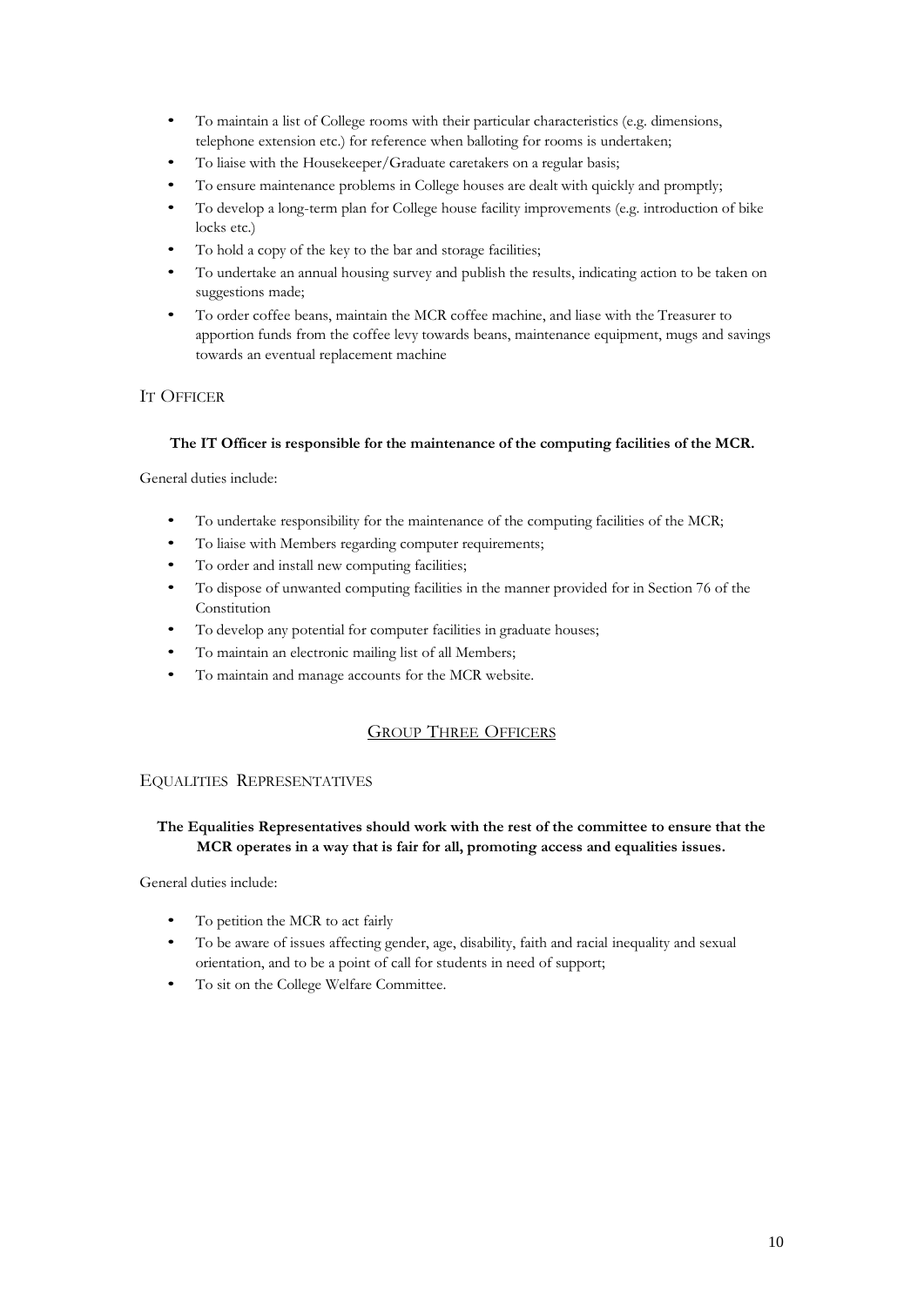## SPORTS REPRESENTATIVE

# **The Sports Representative is responsible for all internal and external sports related matters of the MCR.**

General duties include:

- To organise and promote MCR sport-related activities;
- To liaise with the JCR sports representative(s)
- To liaise with MCR sports representative(s) from other colleges.
- To organise the allocation of the Sports Fund

#### ARTS REPRESENTATIVE

# **The Arts representative is responsible for the organisation and promotion of MCR arts-related activities (i.e. theatre trips and other cultural activities).**

#### **SOMMELIERS**

#### **The Sommeliers are assistants to the Bar Managers, sharing their responsibilities.**

#### General duties include:

- To supervise the procurement, storage, and presentation of wine for formal MCR events where the bar manager is not in charge;
- To liaise with both the Steward and the Bar Manager(s) in choosing the wine, and to respond to suggestions by members regarding such selection;
- To hold a copy of the key to the bar and storage facilities;
- To manage the battling of wine and refreshments for all formal social events and liaise with the Treasurer regarding battels.

## CHARITIES, COMMUNITIES, AND THE ENVIRONMENT REPRESENTATIVE

## **The CCE representative is responsible for promoting the engagement with charities, communities and the environment within the MCR.**

- To coordinate the charitable giving of the MCR with the Treasurer;
- To encourage awareness of and engagement with college and local communities;
- To raise awareness of environmental issues in the MCR;
- To organize, maintain, and promote a recycling program for the MCR and its housing facilities;
- To liaise with the college's administration and housekeeping staff on the functioning of the recycling program;
- To undertake an annual survey of MCR members regarding the performance of the recycling program and publish the results, indicating suggestions made and/or action to be taken;
- To promote environmental considerations in MCR and college purchasing and construction decisions;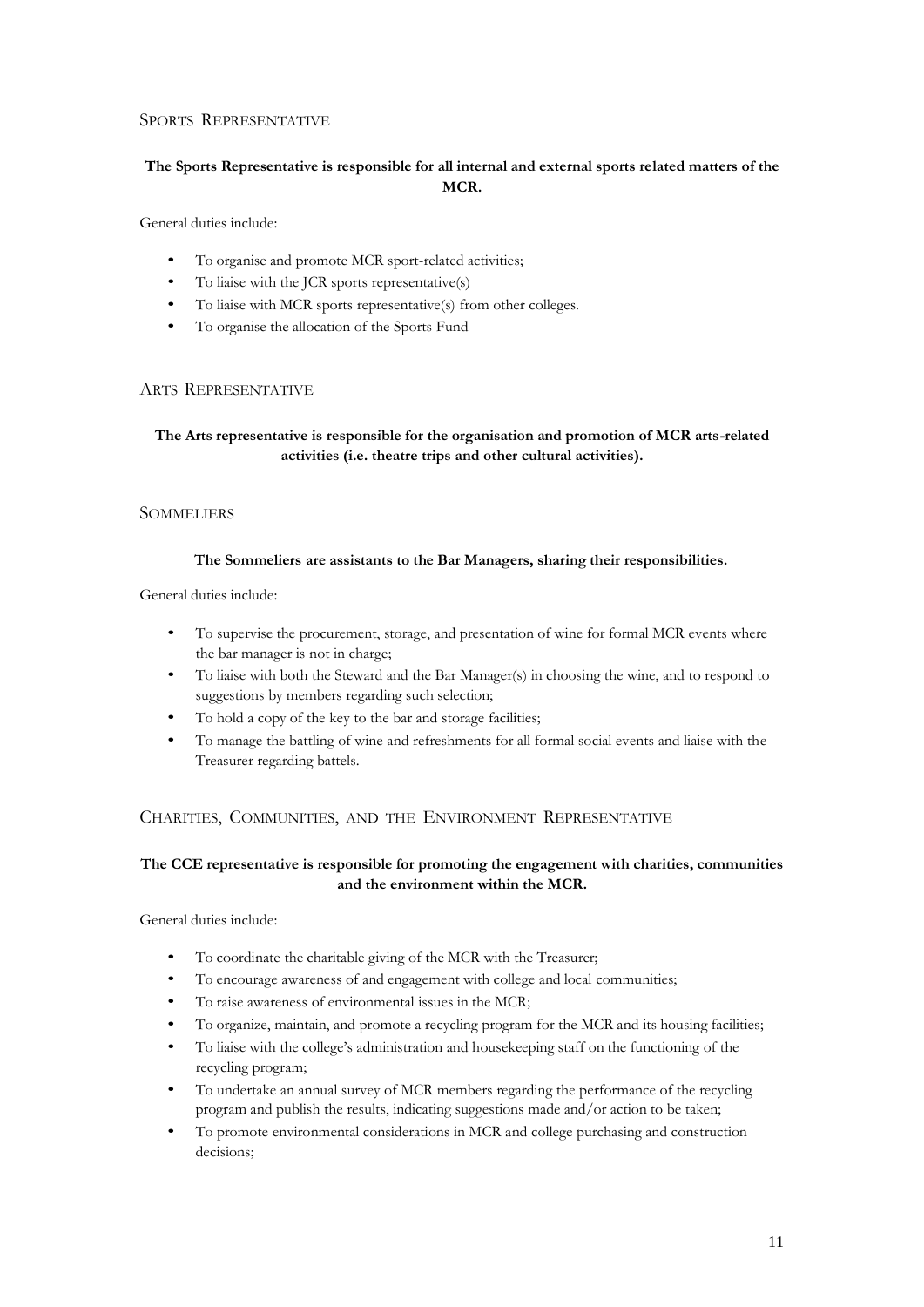- To encourage suggestions from MCR members for new environmental campaigns or concerns to be taken up;
- To recruit a team of volunteers to help fulfil the above duties.

# OUTREACH OFFICER

#### **The Outreach Officer is appointed to encourage the future growth of the MCR by encouraging applicants to graduate study at Hertford from within and outside of College**

# **Committee Privileges**

| <b>Group One Officers</b>              | Privilege                                                                                                                                                                                            | In the Gift of |
|----------------------------------------|------------------------------------------------------------------------------------------------------------------------------------------------------------------------------------------------------|----------------|
|                                        | Room in NB7.3, gratis                                                                                                                                                                                | The College    |
| President                              | Two high-table dinners per week in term time                                                                                                                                                         |                |
| Secretary                              | A stipend of $f_{\rm s}$ 200 per term                                                                                                                                                                | The MCR        |
| Treasurer                              | A stipend of $\text{\textsterling}200$ per term                                                                                                                                                      | The MCR        |
| <b>Group Two Officers</b>              |                                                                                                                                                                                                      |                |
| Academic Affairs                       | Free meals when accompanying the speaker of an academic<br>The MCR<br>soiree to hall. If this does not occur in any given term, then<br>they shall instead be eligible for one free Dinner (in Hall) |                |
| Bar Manager                            | One free Dinner (in Hall)                                                                                                                                                                            | The MCR        |
| Food and Housing                       | One free Dinner (in Hall)                                                                                                                                                                            | The MCR        |
|                                        | A designated room in NB quad                                                                                                                                                                         | The College    |
| Computer Clerk                         | One free Dinner (in Hall)                                                                                                                                                                            | The MCR        |
|                                        | One free Dinner (in Hall)                                                                                                                                                                            | The MCR        |
| Social Secretary                       | A designated room in NB quad                                                                                                                                                                         | The College    |
| Steward                                | Free attendance to the home and away legs of any exchange<br>dinners organised by the Steward                                                                                                        | The MCR        |
| Welfare                                | One free Dinner (in Hall)                                                                                                                                                                            |                |
| Women's                                | One free Dinner (in Hall)                                                                                                                                                                            |                |
| <b>Group Three Officers</b>            |                                                                                                                                                                                                      |                |
| Sommelier<br>One free Dinner (in Hall) |                                                                                                                                                                                                      | The MCR        |

The entire Committee collectively has one free dinner per term, at a reasonable cost, paid for by the MCR, at a venue other than the College.

The Committee may not vote to bestow upon themselves any other rights without further consulting the general body and amending this document, in accordance with Article 71(c) of the Constitution.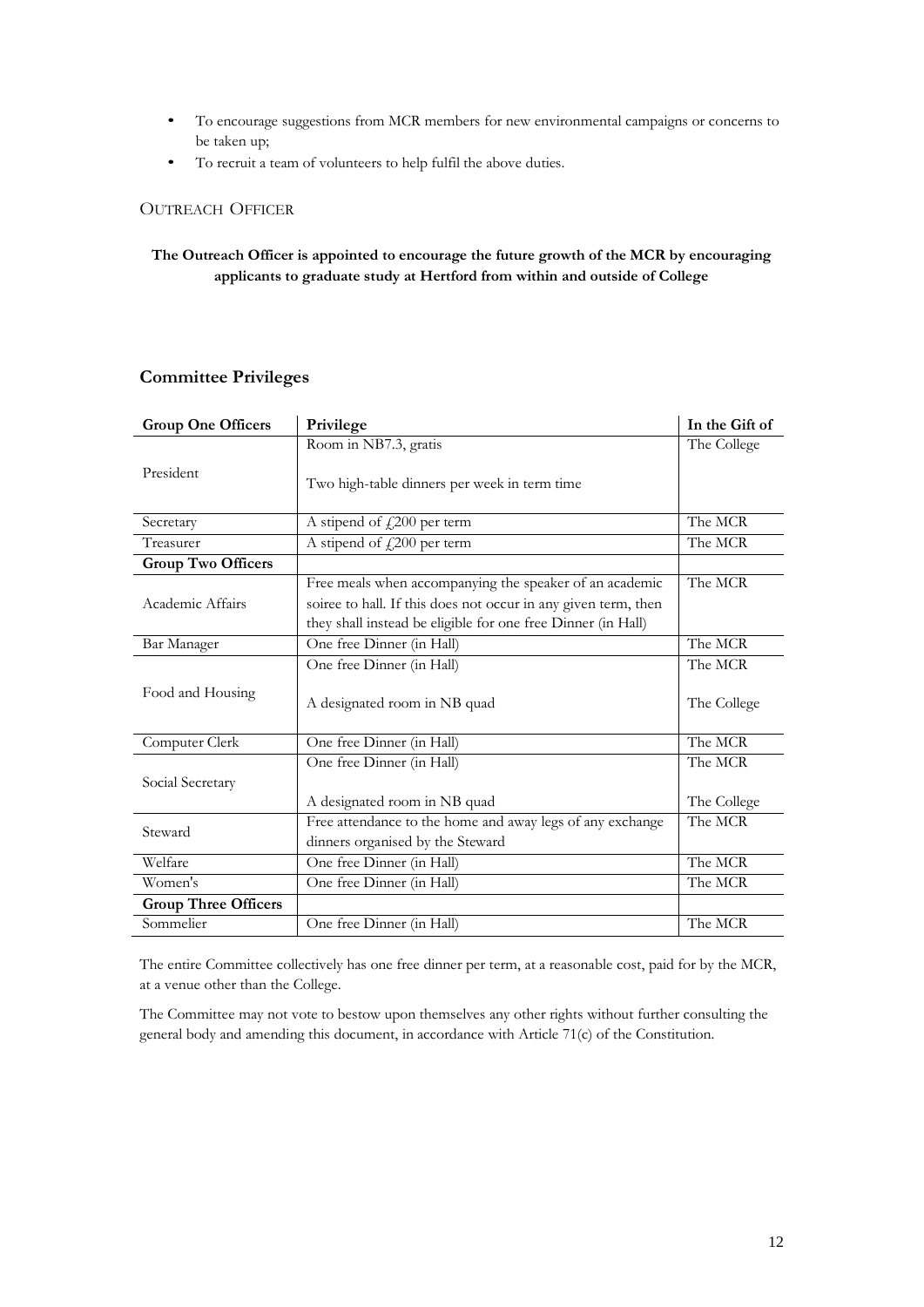# STANDING ORDERS C: HOUSING BALLOT PROTOCOL

The housing ballot for the application of accommodation for the following year is to be conducted in Hilary Term. The ballot is conducted randomly to generate an order in which room selection will follow. Available accommodation will be made public once the list of accommodation has been confirmed and finalised by College. A sign-up will be made available via the MCR mailing list to enter into the ballot, in which all relevant information will also be accessible. Note that:

- Entry to the ballot does not commit you to college accommodation.
- Once sign-up is complete and the final ballot numbers have been obtained, a random ballot will be publicly conducted in the interest of clarity and fairness.
- The rankings will be published online and circulated via e-mail to inform the MCR members of their likelihood of securing college accommodation shortly after the ballot.
- Selection of rooms is undertaken once college confirms the amount of accommodation that will be allocated to the MCR (usually in Trinity).
- When there are senior scholars, they, as part of their agreement, have preference of college accommodation and will automatically be placed at the front of the list if they wish to do so. This is to be made clear as soon as College appoint any senior scholars.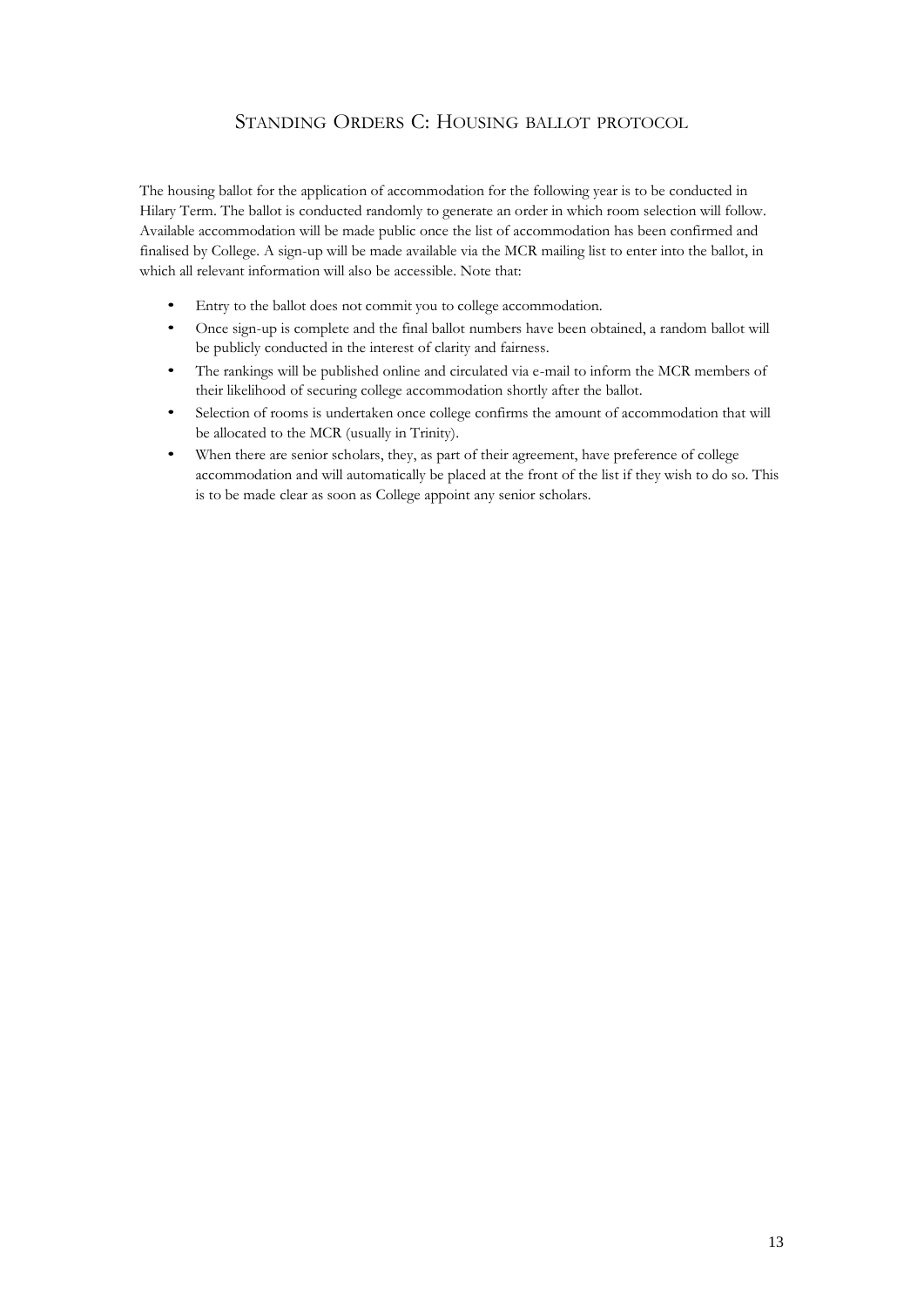# STANDING ORDERS D: RESPONSIBLE SERVICE OF ALCOHOL POLICY

#### **Introduction**

The aim of this document is to ensure that future iterations of the Hertford MCR committee can learn from our current experiences and benefit from our ideas about what constitutes best practices with regards to the sale of alcohol to MCR members and guests. Broadly this document aims to prevent harm or injury occurring to those who seek to enjoy the events the MCR organises. The document also considers various issues that might arise in throwing an event such that their negative effects might be circumvented prior to any undesirable consequences.

#### **Core objectives**

- Thinking about when, why, how, and to whom we serve alcohol.
- Ensuring the enjoyment and safety of MCR members and guests attending MCR events
- Balancing a commitment to providing excellent entertainment whilst diligent attention to potential risks.

In order to address these core objectives, the document will take the following format. Firstly some broad thoughts about when and where the MCR serves alcohol, followed by a brief consideration of why we serve alcohol. This will then be followed by a more detailed consideration of how and to whom we serve alcohol which will be contained as part of the best practices section, This also entails some pointers on how to ensure the safety and welfare of our members and guests.

#### **Why we serve alcohol**

Many events benefit from serving alcohol – as a trend over my time at the college the events at which alcohol and in particular subsidised or free alcohol are served are the best attended by the MCR members. Whilst attendance should not drive or incentivise the provision of alcohol to the MCR, it should be noted that a large proportion of the MCR enjoys relaxing and socialising with a glass of wine or beer. This does not mean that every event is suitable to the service of alcohol, equally due consideration *must* be made towards those who choose not to imbibe – soft drinks and alternatives should always be provided. Integral to the welcoming ethos of Hertford College is the notion that all should be made to feel welcome at our events and we must be sensitive to the fact that we should provide events without alcohol too!

#### **When and where we serve alcohol**

Hertford MCR serves alcohol at many events during the academic year. These range from wine and port tastings, to exchange dinners, bops, and balls. These events are spread across the year and will cater to a very wide array of individuals. The primary locations for these events are the MCR – this comprises of the Octagon, the Tea Room and the Waugh Room, or the Graduate Centre. Both should be approached in a different light and have different benefits and drawbacks.

#### **Best Practices – How and To Whom We Serve Alcohol**

#### **1. Staffing the bar**

a. Well-trained staff will contribute to well-run premises – consider approaching the college bar manager to draft in members of the JCR who normally work in the college bar.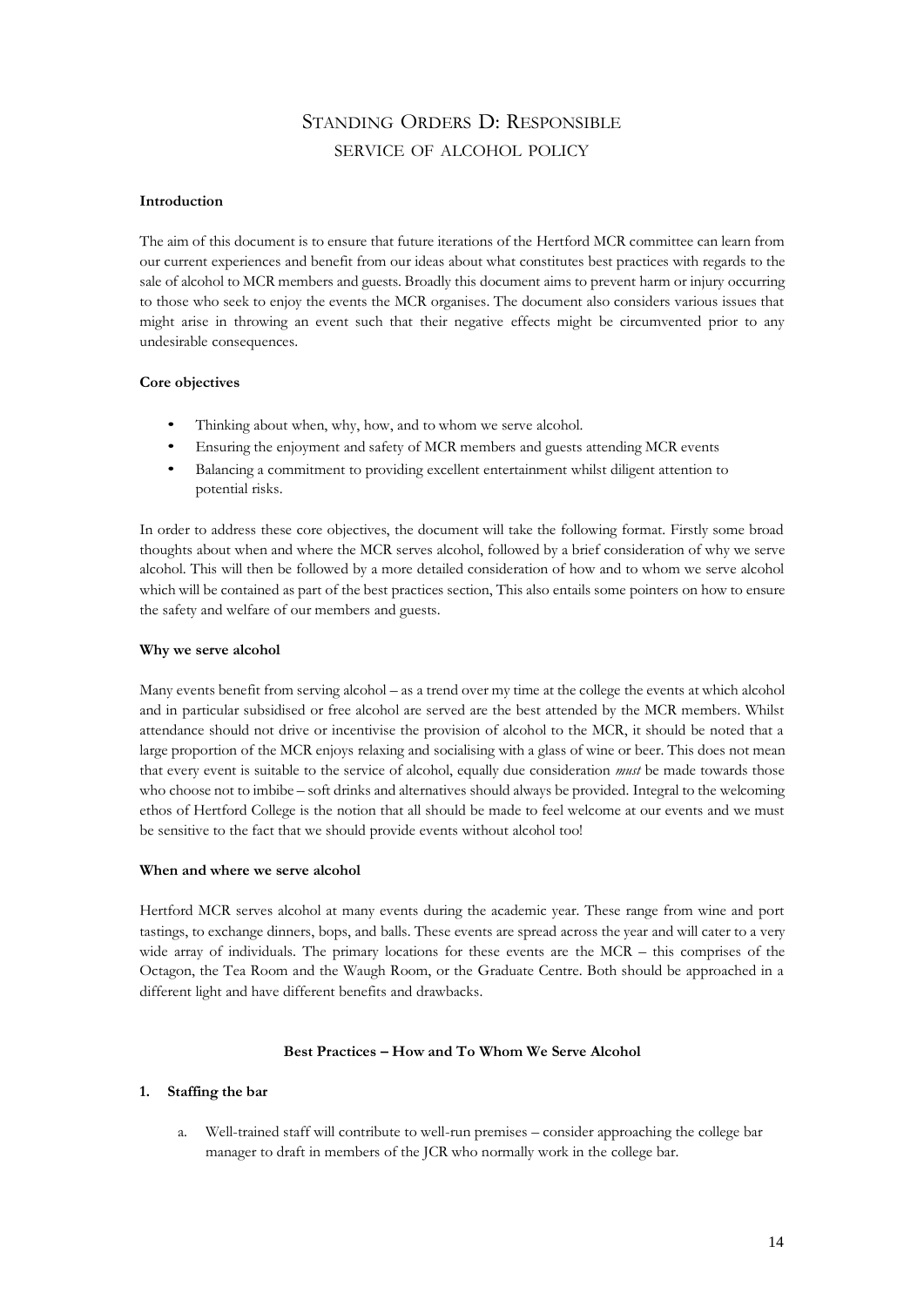- b. The social secretary should consider utilising the College bar manager to run the bar at larger parties. This depends on the scale of the party and the likelihood of people drinking in large quantities. Thus, for large bops this should be considered.
- **c.** Staff serving alcohol must maintain a reasonable level of sobriety throughout the evening. When drunk, people lose their ability to make important decisions and communicate.

#### **2. General safety of staff and customers**

Prior to the event starting, consider all the hazards posed to staff or customers and set out precautions to manage them.

- a) First aid boxes should be available at the premises
- b) The area in which the party is being held should be appropriately lit, ideally fire exits should be obvious and it is essential that the flooring be considered.
- c) If the floor gets wet from spilt drinks, then it has to be mopped. Slippery floors have led to accidents in the past.
- d) Other factors such as floor space, numbers of toilets, potential queuing time and available fire exits should be considered when planning any event.
- e) A policy to manage the capacity should be adopted to prevent unreasonable overcrowding with consideration of the flow of traffic within the premises.

#### **3. Refusal to serve patrons who are intoxicated or underage**

This might seem like a very obvious point, but both are deceptively complex to address and require clear communication and authority to prevent.

- a. Clear rules have to be set about what constitutes intoxication i.e. if an MCR member or Guest starts slurring or falls over it is obvious they have had too much to drink and should not be served. Trickier is when a member or guest is drinking too fast, repeatedly returns to the point of sale, or has arrived at the event already intoxicated.
- b. A bar manager should always be on hand to make a judgement call about when a member/guest has had too much to drink.
- c. Consider using a cooling off period in which you advise a member that they may be served later but should slow down or drink some water for a while.
- d. No event where alcohol is present can have under 18s. We must be vigilant to the fact that the JCR has under 18-year-old members and that it is strictly illegal for them to drink on our premises. Make sure to ID when in doubt – again this can be deferred to the bar manager who should have authority over the sale of alcohol.
- e. Staff must be aware of the effects of alcohol and how to spot early signs of customers becoming drunk: they should be given clear instruction as to how to be this and be confident in dealing with drunken patrons.
- f. At the start of the event MCR staff should be given a briefing, and at the end a debriefing, to ensure this policy is clear and we can learn any lessons from the evening.
- g. Offer to call a taxi for customers to help them get home safely.

#### 4. **Security**

Most of the events we run do not require professional security, however some may. Door staff and/or stewards employed at the venue should supervise admissions and also customers inside the venue. If you are hiring security, then consider these factors.

a. Any person performing the role of a door supervisor must be licensed with the Security Industry Authority (SIA) and SIA badges must be clearly displayed whilst working.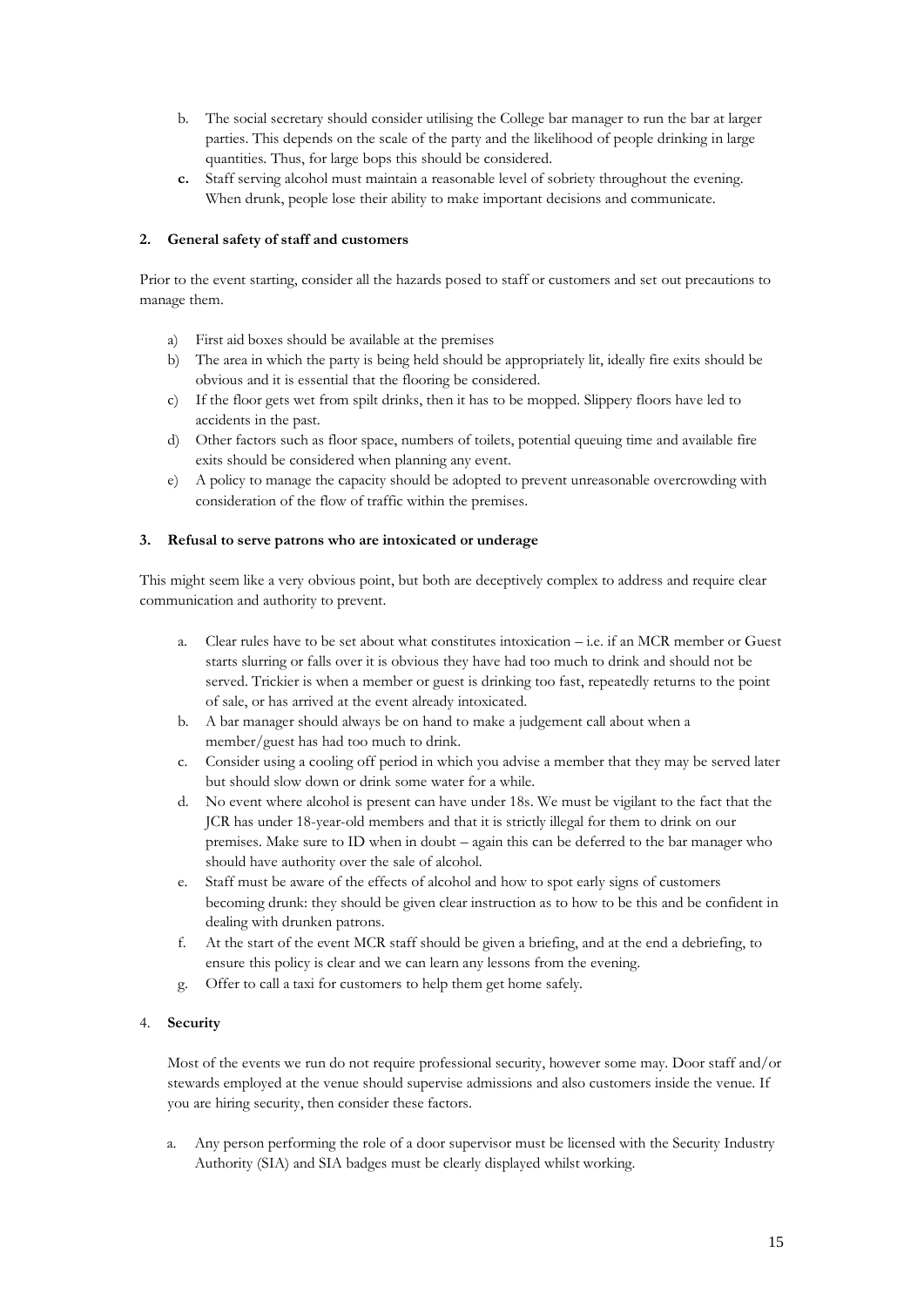- b. The number of door supervisors should be determined by taking into account the size of venue, at the very least on a ratio of 1 door supervisor per 75 attendees. Most security firms will provide a minimum of 2 staff.
- c. Door staff should be easily identifiable by wearing uniform, or armbands. Door staff should sign into a register detailing their full SIA licence number, their name, contact details and the time and date their duty commenced and concluded – all to be overseen by social secretary.
- d. Stewards and other staff at the premises should also be easily identifiable also. Stewards must not be used for supervision of the door.
- e. The MCR reserves the right to eject or refuse entry to persons into the premises if they do not meet your admissions standards or they are known to be violent or aggressive.
- f. For promoted events and large venues, the use of clickers is essential to record the number of patrons inside the premises.

#### **5. Food/Drinks**

- a) Drinks promotions should be socially responsible and not encourage excessive drinking. Any drinks promotion should market the availability of soft drinks / availability of water.
- b) Encourage the sale of soft drinks and food/offer free water to people who have had too much.
- c) We recommend with any food keep it simple for example snacks like crisps, nuts, sweets are all very popular and inexpensive options.
- d) Drinking vessels at larger events should be made from plastic or polycarbonate.
- e) Avoid glass if the event is large, crowded, or taking place in outside areas.

#### **6. Lost/Found**

Although this isn't always necessary; at larger events it is worth having a lost/found box.

- a) A lost and found policy should be in place in relation to lost/found property at the premises.
- b) The policy should include procedures regarding the logging and disposal of property and in particular any valuable property.
- c) Place a message about the found articles on the event/MCR page of the relevant social media. Email addresses of Oxford students can also easily be found in the Nexus email application.
- d) In case nobody comes to collect it, passports, wallets and other valuables found should be handed in to any police station.

## **Conclusion**

By briefly considering why, when, how, and to whom we serve alcohol, this document seeks to ensure that future MCR committees can continue to learn from our own experiences. The best practices offer only an incomplete guide as to how to run a successful MCR event. That said, by adhering to these guidelines one can help to minimise the risks posed when hosting events that cater to a wide range of members and guests.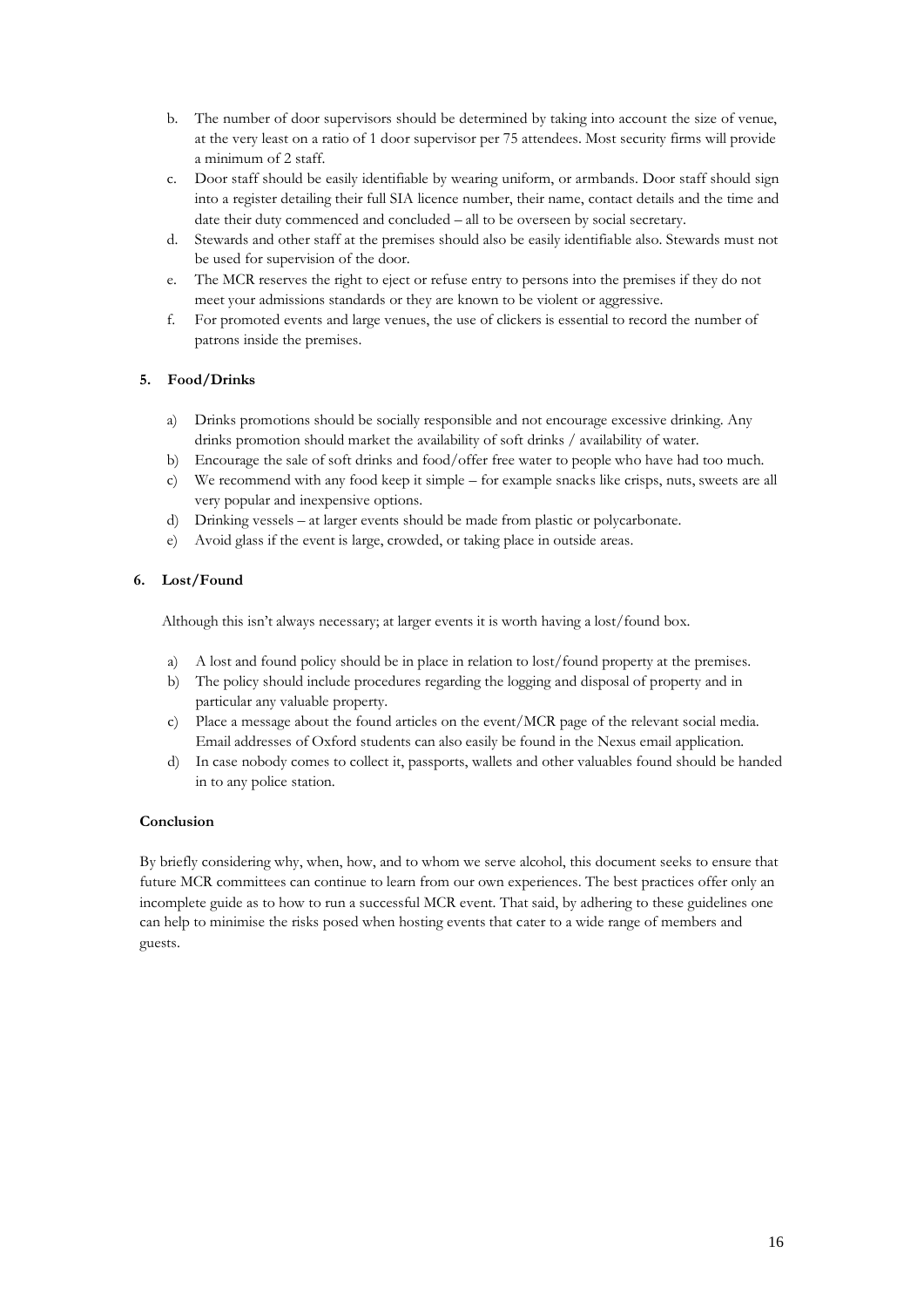# STANDING ORDERS E: WELFARE TAXI

#### **Aim**

The aim of the MCR Taxi Service is to keep Members safe at night and to aid them in receiving medical care.

To use this service, the following conditions must be met:

(a) Only Full or Associate Members may use this service.

(b) Members may only travel by themselves unless travelling to see a medical professional in which case the member may be accompanied by one additional person.

(c) The trip must be booked via the College Lodge. The journey must be recorded in the MCR Taxi Book by the Porter on duty.

(d) The trip must be between 9pm and 6am, unless travelling to see a medical professional in which case this service may be used at any time.

(e) The journey must only be between College Properties, or between College Properties and Health Care Centres. See the list below for pre-approved locations.

(f) The service may be used up to four times a term per member. Any additional journeys will be battelled directly to the member.

(g) If these conditions are not met then the trip will be battelled at full cost to the member who booked the journey.

(h) Exceptions to these conditions can be made on an individual basis, subject to an application to the Committee, which will outline the reasons for the individual exception. This application must be approved at a Committee Meeting before the journey takes place. The College Nurse may also request an exemption for a Member to use this service without the need for a Committee decision.

(i) The Committee reserves the right to battel any member who is suspected of having misused this service.

#### **Pre-approved Locations:**

1) College Main Site 2) Warnock House 3) Graduate Centre 4) Abingdon House 5) 204 Woodstock Road 6) 57 [Banbury](http://www.hertford.ox.ac.uk/accommodation/college-properties/north-oxford-annexes/57-banbury-road) Road 7) 59 [Banbury](http://www.hertford.ox.ac.uk/accommodation/college-properties/north-oxford-annexes/59-banbury-road) Road 8) 189 [Banbury](http://www.hertford.ox.ac.uk/accommodation/college-properties/north-oxford-annexes/189-banbury-road) Road 9) 214B [Banbury](http://www.hertford.ox.ac.uk/accommodation/college-properties/north-oxford-annexes/214b-banbury-road) Road 10) 29 [Leckford](http://www.hertford.ox.ac.uk/accommodation/college-properties/north-oxford-annexes/29-leckford-road) Road 11) The [Graduate](http://www.hertford.ox.ac.uk/accommodation/college-properties/south-oxford-annexes/the-graduate-centre) Centre 12) [Warnock](http://www.hertford.ox.ac.uk/accommodation/college-properties/south-oxford-annexes/warnock-house) House 13) 3 [Western](http://www.hertford.ox.ac.uk/accommodation/college-properties/south-oxford-annexes/3-western-road) Road 14) 4 [Western](http://www.hertford.ox.ac.uk/accommodation/college-properties/south-oxford-annexes/4-western-road) Road 15) 34 Western Road 16) 96 [Abingdon](http://www.hertford.ox.ac.uk/accommodation/college-properties/south-oxford-annexes/96-abingdon-road) Road 17) 28 Beaumont Street 18) John Radcliffe Hospital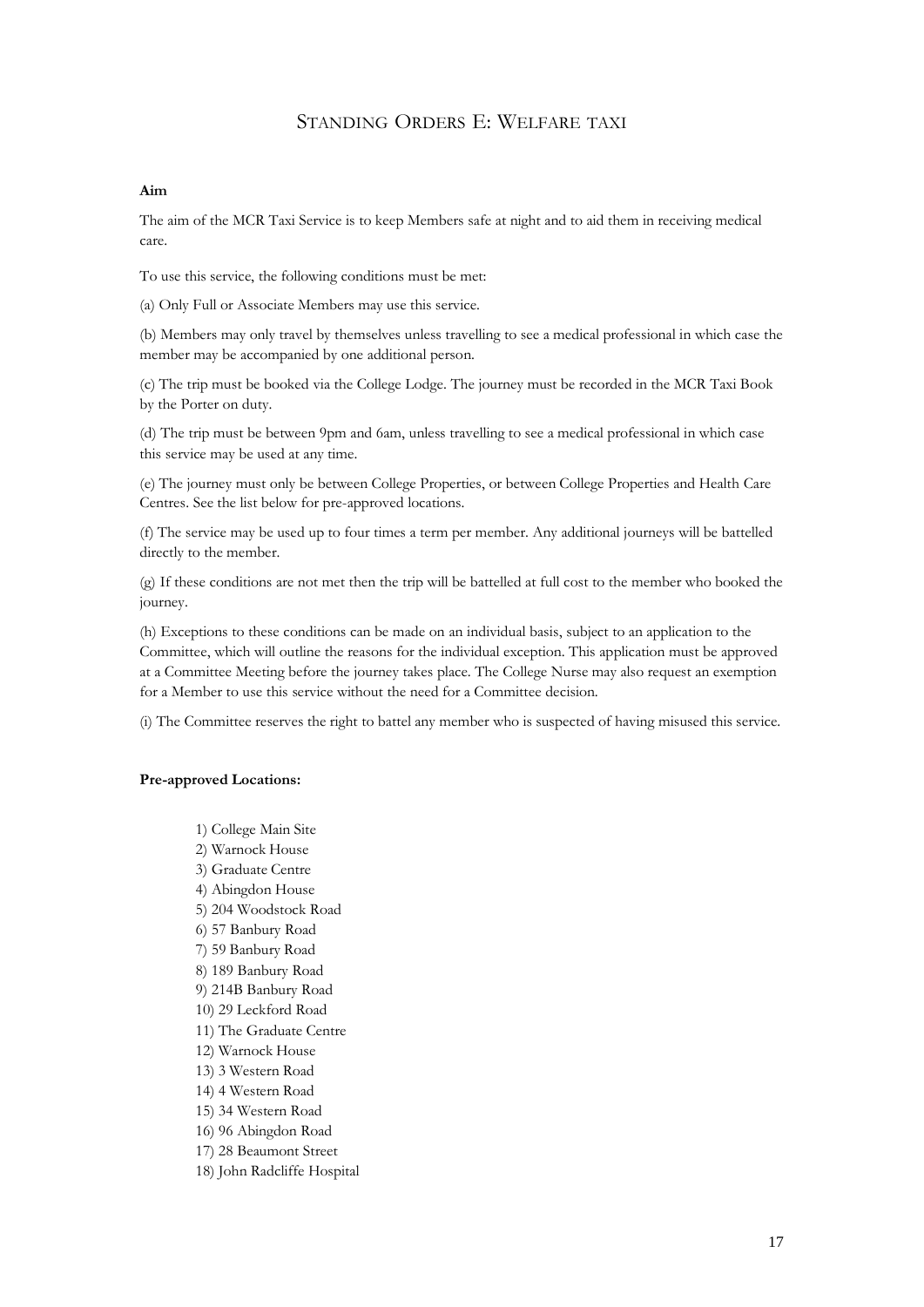19) Churchill Hospital

20) Nuffield Orthopaedic Centre

21) East Oxford Health Centre

- 22) 8 Winchester Road
- 23) 9 Winchester Road
- 24) 10 Winchester Road
- 25) 63-64 St Bernard's Road

26)Any private residence registered with the MCR Committee and the Lodge. Maximum one residence registered per Member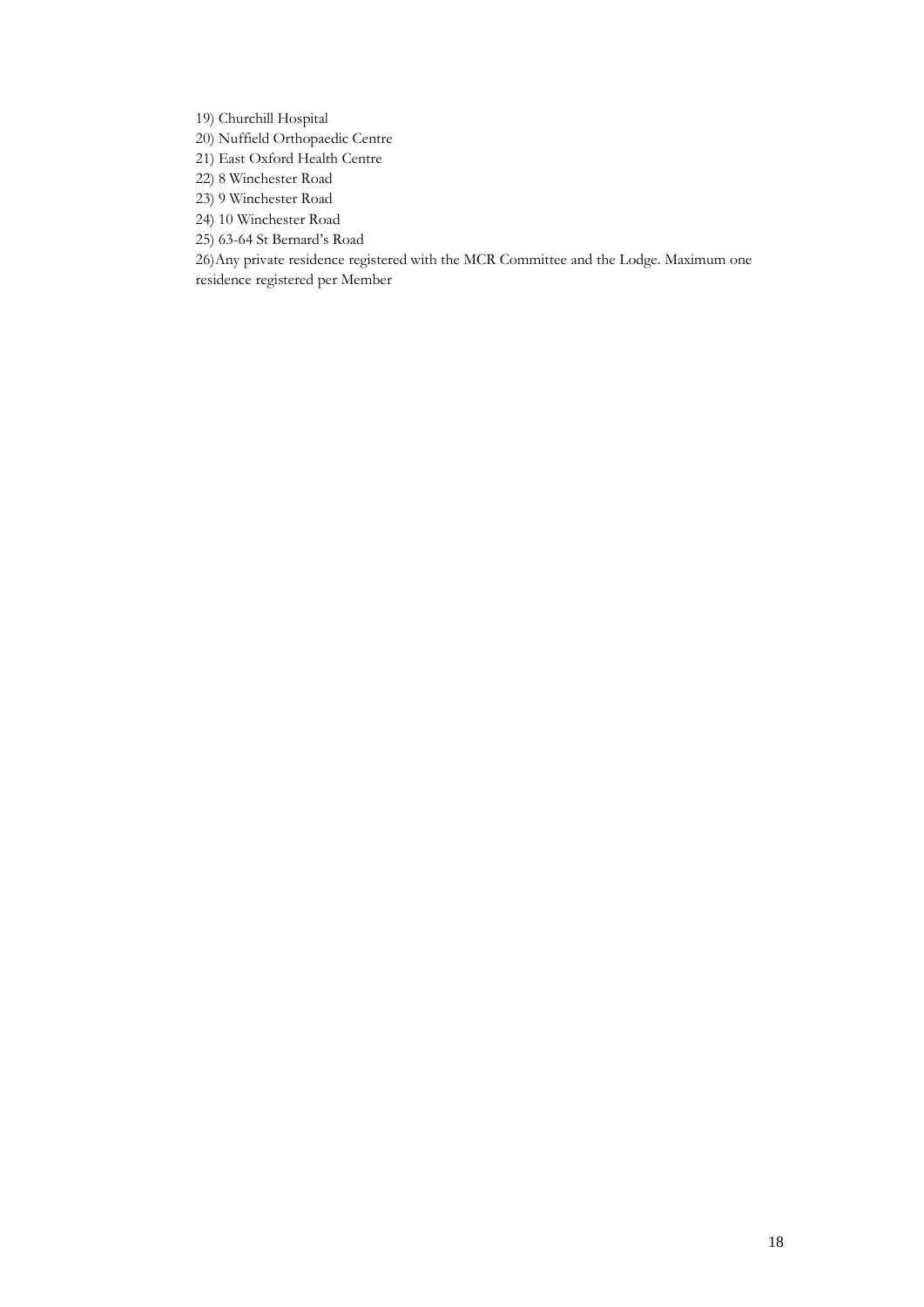# STANDING ORDERS F: PUNTING SCHEME

## Hertford MCR Trinity/Summer Punt Scheme

1.The MCR President and Treasurer are to coordinate annually with the JCR in negotiating a set, fixed price for access to, at minimum, two punting vessels for JCR and MCR members to use (on a first-come, first-served basis)throughout Trinity term and the summer.

2.Usually, the total cost will be divided by the total number of JCR and MCR members, and the MCR will pay the upfront costs for all MCR members to have access. The MCR may subsidise all or part of the cost and/or battel members on a pay-per-use or flat rate basis. If the MCR is subsidising all or part of the punting costs, that amount is to be included in the Trinity term budget for approval at a General Meeting. Members wishing to opt out must contact the Treasurer by the end of 2nd week of Trinity term. The MCR will absorb the cost for any members who opt out. Any member who opts out will not be eligible to use the allocated punts, and the MCR Treasurer may battel that member if that member has opted out but accesses the punts anyway. Any batteling of MCR members for punts will be coordinated by the MCR, rather than the JCR.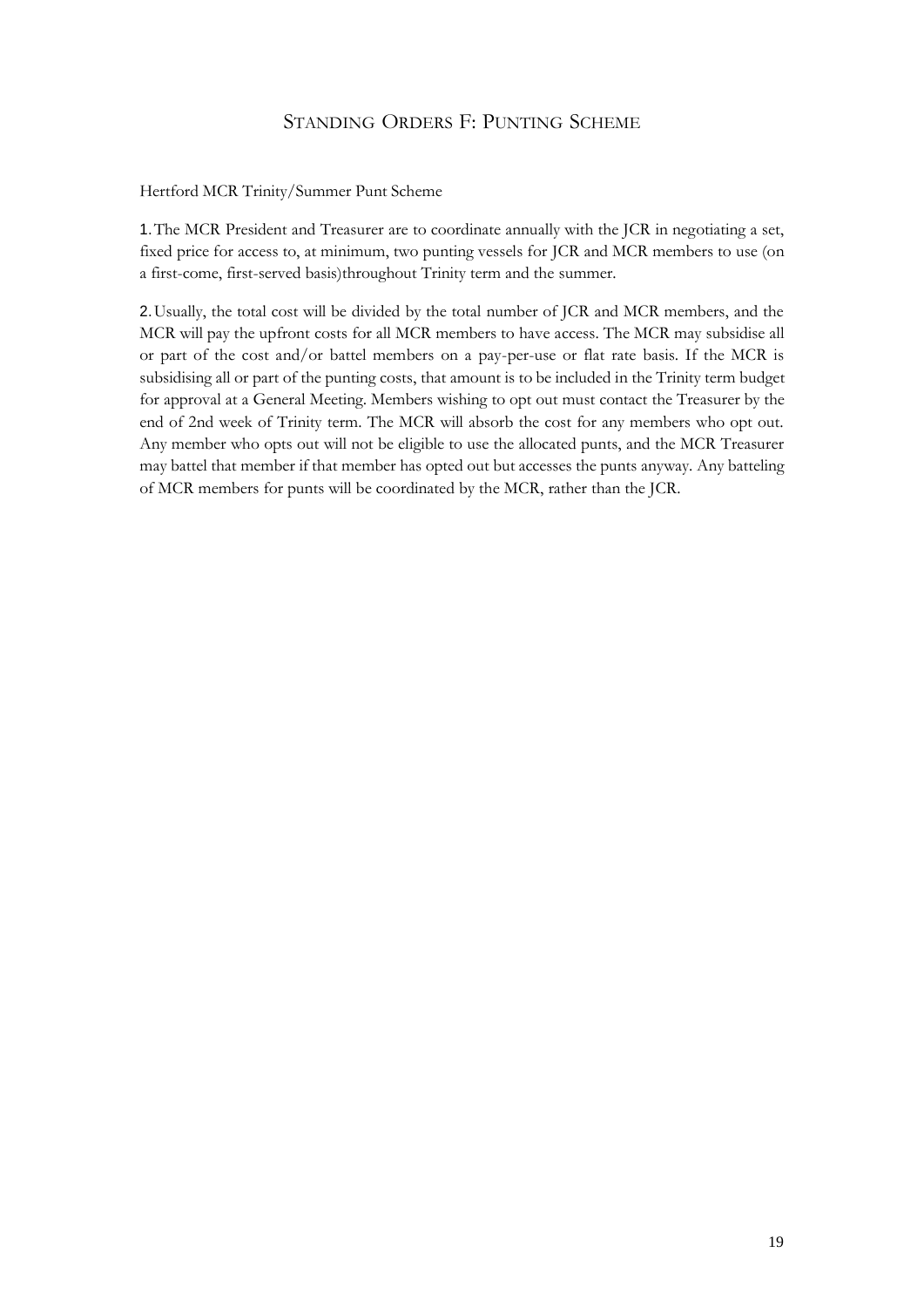# STANDING ORDERS G: BLUES SPORTS FUND

# Hertford MCR Blues Sports Fund

1.The Blues Fund is to be distributed annually in Trinity term. The fund will be distributed according to the rules outlined below, however a certain level of discretion will also be engaged. The fund is to be administered and coordinated by the MCR Sports Officer. In the absence of a Sports Officer, the MCR Committee will coordinate the fund's application and distribution process.

2.The deadline for the Hertford MCR Sports Fund (or Blues Fund) application is the Monday of 6thWeek. Claims should be submitted to the Sports Officer (or, in the absence of a Sports Officer, the President), accompanied by receipts, where appropriate, and countersigned (either physically or electronically)by the Captain, Vice Captain,Treasurer, or other relevant officer of the Blues Squad concerned.

3.Reimbursement may be claimed for such things as equipment, kit, travel to special training, etc.

4.The Hertford MCR Sports Fund (or Blues Fund) is open to all full MCR members only. The fund is not open to visiting students or associate members or anyone who is eligible to apply for the JCR's equivalent fund.

5. The Hertford MCR Sports Fund (or Blues Fund) is allocated based on the nature and status of the sport rather than the amount of money any individual has spent. Sports are firstly divided based on the university's classification system: Blue, Half Blue, Discretionary Blue, and Undefined Status. There is then a further division based upon the level reached within the sport: 1st team, 2nd team, and 3rd team. Funding is at the discretion of the Sports Officer/Committee, with priority according to the following framework shown below:

|                | Full Blue and 1st Team           |
|----------------|----------------------------------|
| 2              | Full Blue and 2nd Team           |
|                | Discretionary Full Blue 1st Team |
| 3              | Discretionary Full Blue 2nd Team |
|                | Half Blue and 1st Team           |
| $\overline{4}$ | Half Blue and 2nd Team           |
| 5              | <b>Undefined Status</b>          |
| 6              | Not a Regular Participant        |

6. The maximum amount any individual person may receive from the Blues Fund is £100 or75% of their expenses whichever is lower. The total of all awards given out will not exceed  $\ell$ 500.

7. In the event of limited MCR funds, the Treasurer and President reserve the right to veto all or part of the distribution of the Blues Fund, if necessary for the MCR's financial solvency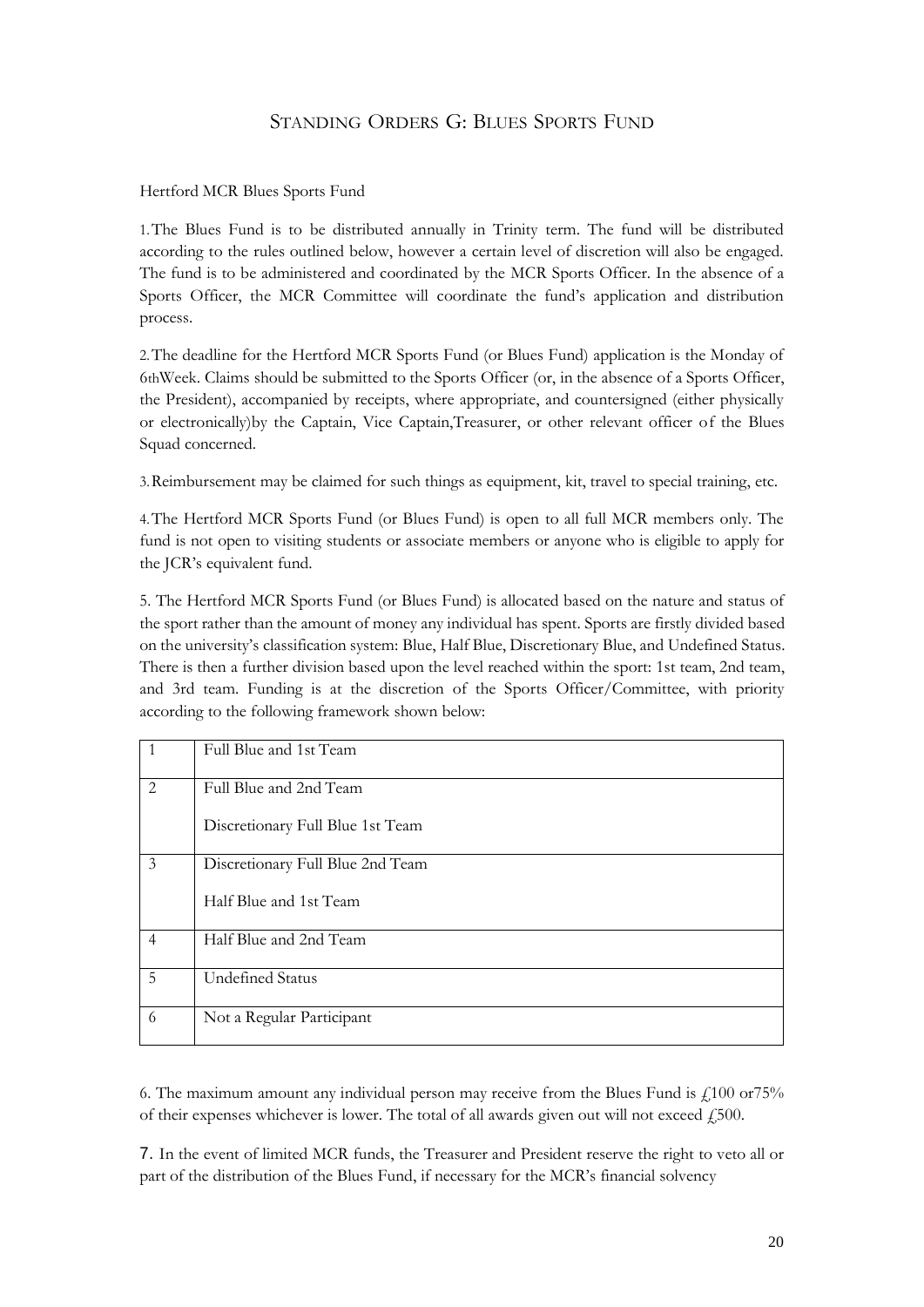# SUPPLEMENTARY DOCUMENT H: OCTAGON HIRE FORM



HERTFORD COLLEGE MCR

# OCTAGON BOOKING FORM

# PERSONAL DETAILS

<u> 1989 - Johann Stoff, deutscher Stoffen und der Stoffen und der Stoffen und der Stoffen und der Stoffen und der</u>

Full Name:

Address/Post code:

Mobile number:

Email:

Relationship to Hertford College/MCR (if any):

Society Name (if applicable):

# CONDITIONS OF HIRE

Date of room rental:

Start time: End time:

Hire fee (non-refundable): Deposit amount:

Rooms to be used:

Maximum attendance: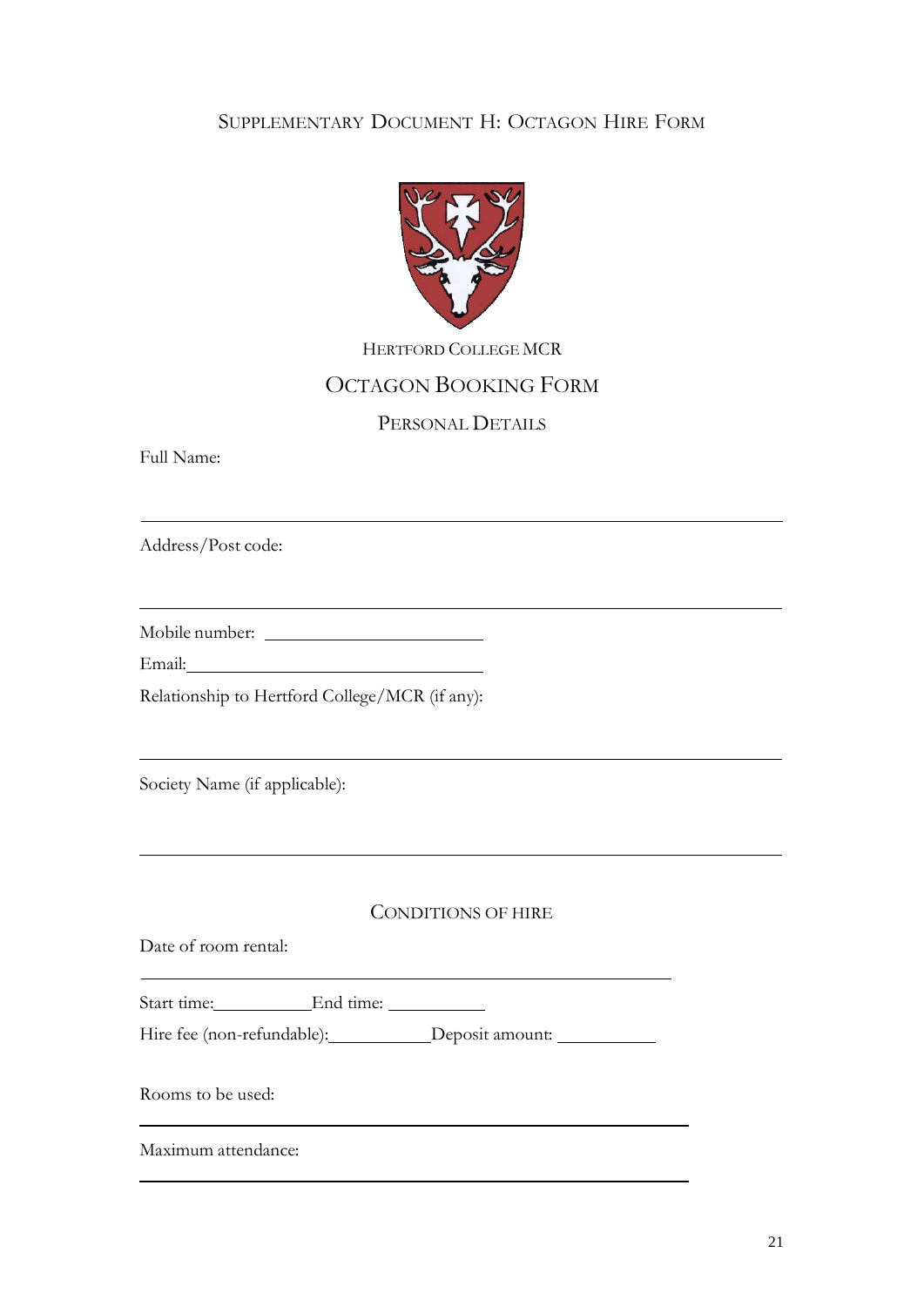# **AGREEMENTS**

I,  $\frac{1}{2}$  , take complete responsibility for any damage, loss or theft that occurs during the time the room is in use by the society/person mentioned above. I will be financially liable to pay the Hertford College MCR in order to repair and/or replace any item/fixture in order to restore the facilities to the condition they were in before the event took place. I acknowledge the conditions listed above and below, and understand that a failure to comply with them may result the deposit not being refunded:

- The gate into NB Quad from Catte Street, the door into NB7 (the MCR) from NB Quad, and the door into the IT / pigeonholes room **must not** be propped open at any time. If any of these 3 doors are found to be propped open then the MCR can terminate the event and retain the full deposit.
- The facilities **must be** cleaned and tidied immediately after the event and returned to its original state. If the facilities are left in an unacceptable state then the MCR can retain the full deposit and may not host further events for your society/organisation.
- Only the room(s) stated above may be used: all other rooms in the MCR must be fully accessible to MCR members.

If the event is to feature an outside speaker (i.e., any person who is not a member of the College who will be given a platform to speak) or shall involve the consumption of alcohol, then permission must also be sought from the Dean.

| Signature: Signature:                                                                                                                                                                                                          |                                                                                                |
|--------------------------------------------------------------------------------------------------------------------------------------------------------------------------------------------------------------------------------|------------------------------------------------------------------------------------------------|
|                                                                                                                                                                                                                                |                                                                                                |
|                                                                                                                                                                                                                                |                                                                                                |
| MCR President Full Name: Manner And The President Full Name:                                                                                                                                                                   |                                                                                                |
|                                                                                                                                                                                                                                |                                                                                                |
|                                                                                                                                                                                                                                | Signature: Date: Date:                                                                         |
|                                                                                                                                                                                                                                |                                                                                                |
|                                                                                                                                                                                                                                |                                                                                                |
|                                                                                                                                                                                                                                | The below is only required if an outside speaker is to attend, or if alcohol is to be consumed |
|                                                                                                                                                                                                                                |                                                                                                |
| Signature: Signature and Signature and Signature and Signature and Signature and Signature and Signature and Signature and Signature and Signature and Signature and Signature and Signature and Signature and Signature and S | Date: $\frac{1}{\sqrt{1-\frac{1}{2}}\cdot\frac{1}{\sqrt{1-\frac{1}{2}}}}$                      |
|                                                                                                                                                                                                                                |                                                                                                |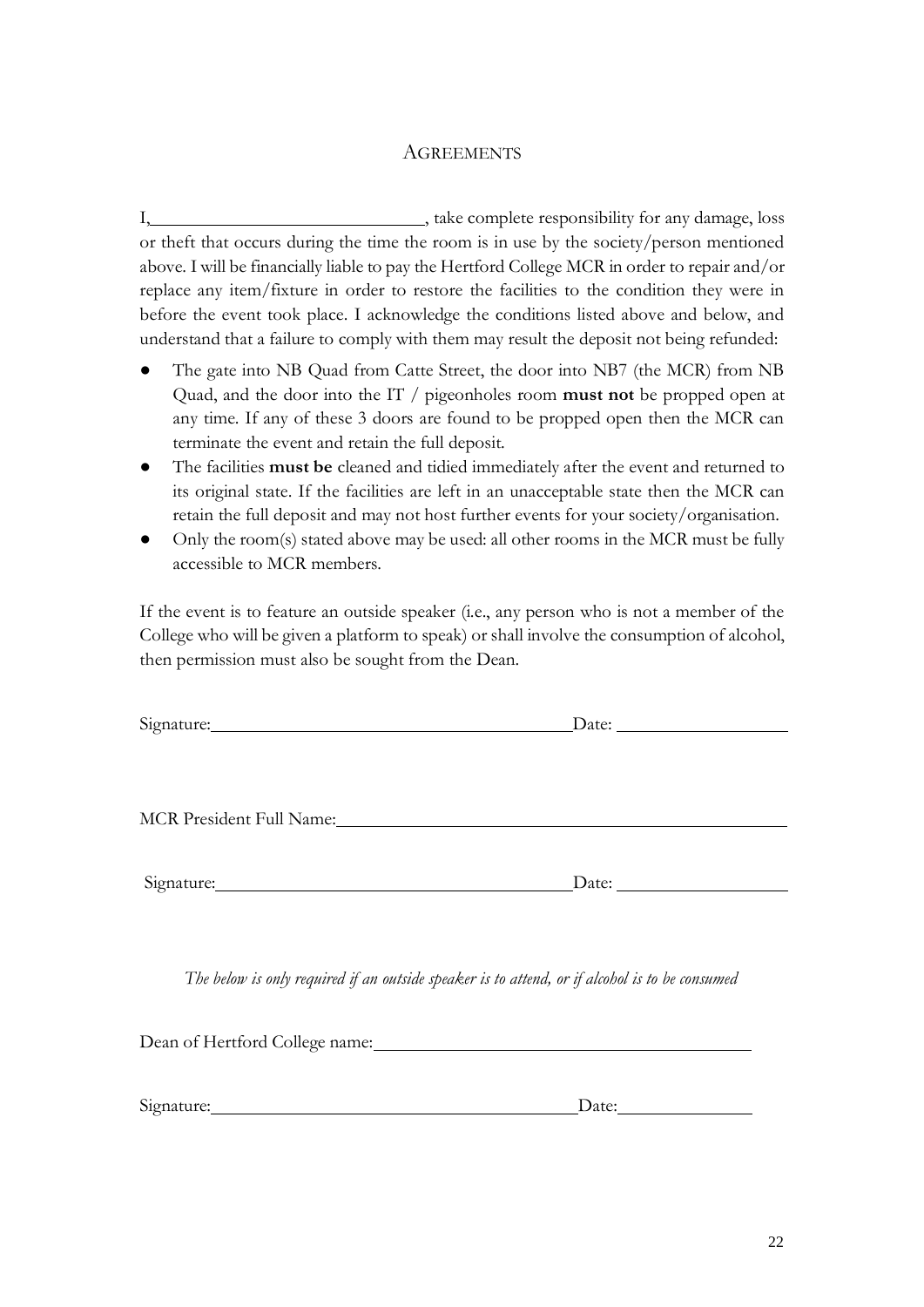# SUPPLEMENTARY DOCUMENT I: ASSOCIATE MEMBER APPLICATION FORM



# HERTFORD COLLEGE MCR

# ASSOCIATE MEMBERSHIP APPLICATION FORM

*Associate membership allows access to the MCR facilities and many events, however does not allow access to other College facilities, including the Library, IT services and equipment, and the Dining Hall. Associate Membership requests must be seconded by a Full Member of the MCR. Associate membership will expire if the seconding Full Member ceases to be a Full Member, or at the start of the following Michaelmas Term, whichever is sooner.*

# APPLICANT DETAILS

Name:

Email address:

Status (delete as appropriate): Student/Researcher/Visitor/Other (please state)

Current address:

Reason for membership: